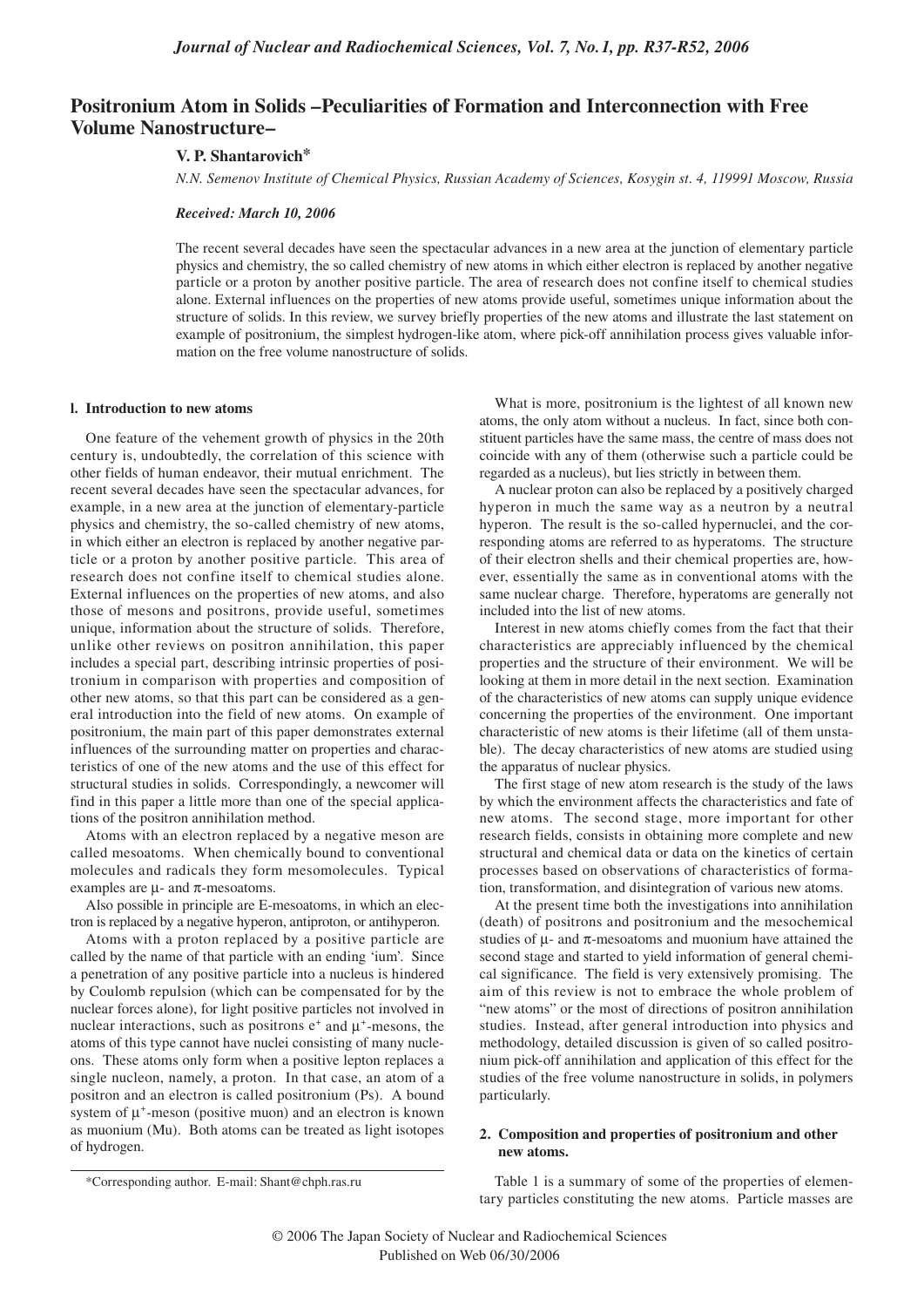**TABLE 1: Some properties of the elementary particles of which new atoms are made up**

| Name         | Symbol                          | $m$ , rel. units | $m$ , MeV/ $c^2$ | Charge  | Lifetime, s           |
|--------------|---------------------------------|------------------|------------------|---------|-----------------------|
| Electron     | e                               |                  | 0.511            | -1      | <b>Stable</b>         |
| Positron     | $e^*$                           |                  | 0.511            | $+1$    | Stable                |
| u-meson      | $\mathfrak{u}^{\pm}$            | 206.77           | 105.66           | $\pm 1$ | $2.26 \times 10^{-6}$ |
| $\pi$ -meson | $\pi^{\scriptscriptstyle{\pm}}$ | 273.15           | 139.58           | $\pm 1$ | $2.56 \times 10^{-8}$ |
| Proton       |                                 | 1836.1           | 938.2            | $+1$    | Stable                |
|              |                                 |                  |                  |         |                       |

| Name                | Symbol                   | Composition |               | r, cm                  | $V_{\text{ion}}$ , eV    |
|---------------------|--------------------------|-------------|---------------|------------------------|--------------------------|
| Hydrogen            | Н                        | pe          |               | $0.529\times10^{-8}$   | 13.595                   |
| Positronium         | Ps                       | $e^+e^-$    | $\frac{1}{2}$ | $1.05\times10^{-8}$    | 6.80                     |
| Muonium             | Mu                       | $\mu^+e^-$  | 0.995         | $0.532\times10^{-8}$   | 13.539                   |
| µ-Mesohydrogen      | $\overline{\phantom{0}}$ | $p\mu$      | 185.8         | $2.85 \times 10^{-11}$ | $\overline{\phantom{0}}$ |
| $\pi$ -Mesohydrogen | $\overline{\phantom{0}}$ | $p\pi$      | 237.8         | $2.23 \times 10^{-11}$ | $\overline{\phantom{a}}$ |

given in relative (in relation to the electron mass) units and in "energy" units that correspond to Einstein equation. Unstable mesons decay in the following way:

$$
\mu^{\pm} \to e^{\pm} + \nu_{e}(\tilde{\nu}_{e}) + \tilde{\nu}_{\mu}(\nu_{\mu})
$$
\n
$$
\pi^{\pm} \to \mu^{\pm} + \nu_{\mu}(\tilde{\nu}_{\mu}),
$$
\n(1)\n
$$
(2)
$$

where  $v$  and  $\tilde{v}$  are the corresponding neutrino and antineutrino. The positron as such is a stable particle and it only disappears as a result of its interaction with the environment. In the previous section we have already mentioned that positronium and muonium are hydrogen-like. Replacement of the electron in the hydrogen atom by  $\pi^-$  - or  $\mu^-$  -meson yields mesohydrogen. Characteristics of hydrogen-like new atoms are given in Table 2. The reduced mass – a parameter that is fairly important for determining other characteristics of new atoms– is calculated from the given masses of the constituent particles  $m_1$  and  $m_2$ :  $\mu$  $= m_1 m_2 / (m_1 + m_2)$ .

In terms of reduced masses positronium has only half the mass of the atomic hydrogen, while in terms of absolute masses the latter is 920 times heavier. Because of the difference in reduced masses the ionization potential  $V_{\text{ion}}$  (i.e. the binding energy) of positronium is half of that for the hydrogen atom, and the distance *r* between the electron and the positron is twice that between the proton and the electron (twice the Bohr radius). Although positronium consists of stable particles (the electron and positron are particle and antiparticle), they can kill each other (annihilate) and give off  $\gamma$ -quanta. This process is responsible for the instability of the positronium, and for its extremely short lifetimes  $({\sim}10^{-7}$  and  $10^{-10}$  s in a vacuum).

Although muonium and atomic hydrogen differ markedly in mass, their reduced masses and hence some other characteristics are similar.

The main feature of mesohydrogen is that the radius of the meson orbit is about 1/200 of the Bohr radius. Therefore, the positive charge of the proton is highly screened and in many respects mesohydrogen behaves as a neutral particle similar to neutron.

## **3. Positron annihilation studies**

At present the bibliography of this expanding area of research<sup>1</sup> includes more than 2000 publications. The details of the theories and experimental techniques are discussed in books<sup>2-6</sup> and in a number of review articles,<sup>7-15</sup> including those devoted to the general overview of new atoms.<sup>10,13</sup> Recently the 13th and 14th International Conferences on Positron Annihilation (ICPA13, 14 ) and 8th International Workshop on Positron and Positronium Chemistry PPC-8 were held.<sup>16,17</sup> Experimental data are summarized in review tables.<sup>18, 19</sup>



**Figure 1.** Scheme of positron annihilation processes

This review does not claim to be a profound analyses of the current work. Its objective is to give a general idea of positron annihilation research and application of these investigations mostly in the free volume studies. In some way, this review continues a discussion of the possibilities of positron annihilation experiments, started several years ago by publication in this journal<sup>20</sup> and in the other Journal.<sup>21</sup>

**3.1. Annihilation and interaction of positrons with matter.** As a positron and an electron interact, their kinetic energies and rest masses transform into  $\gamma$ -quanta. This process is called annihilation and is governed by general physical laws of conservation (of energy, momentum, parity, etc.).

By the law of parity conservation in annihilation two or three  $\gamma$ -quanta are produced depending on the relative orientation of the spins of the electron and the positron (for parallel spins three quanta, and for antiparallel spins two quanta).

In the case of a two-photon annihilation of an electron-positron pair at rest the  $\gamma$ -quanta fly off in strictly opposite directions (at 180˚) in accordance with the law of momentum conservation. The energy of each quantum is equivalent to the electron rest mass (0.511 MeV). Slight deviations from 0.511 MeV of the photon energies or from collinearity of the emission directions give valuable information about the properties of matter and are the core of a number of experimental techniques.

The fate of energetic positrons emitted by radioactive sources (e.g.  $22$ Na) is annihilation. But before this really happens some processes may occur, which are shown in Figure 1. In a condensed phase positrons are slowed down in only several picoseconds (mainly by ionization and excitation of surrounding molecules).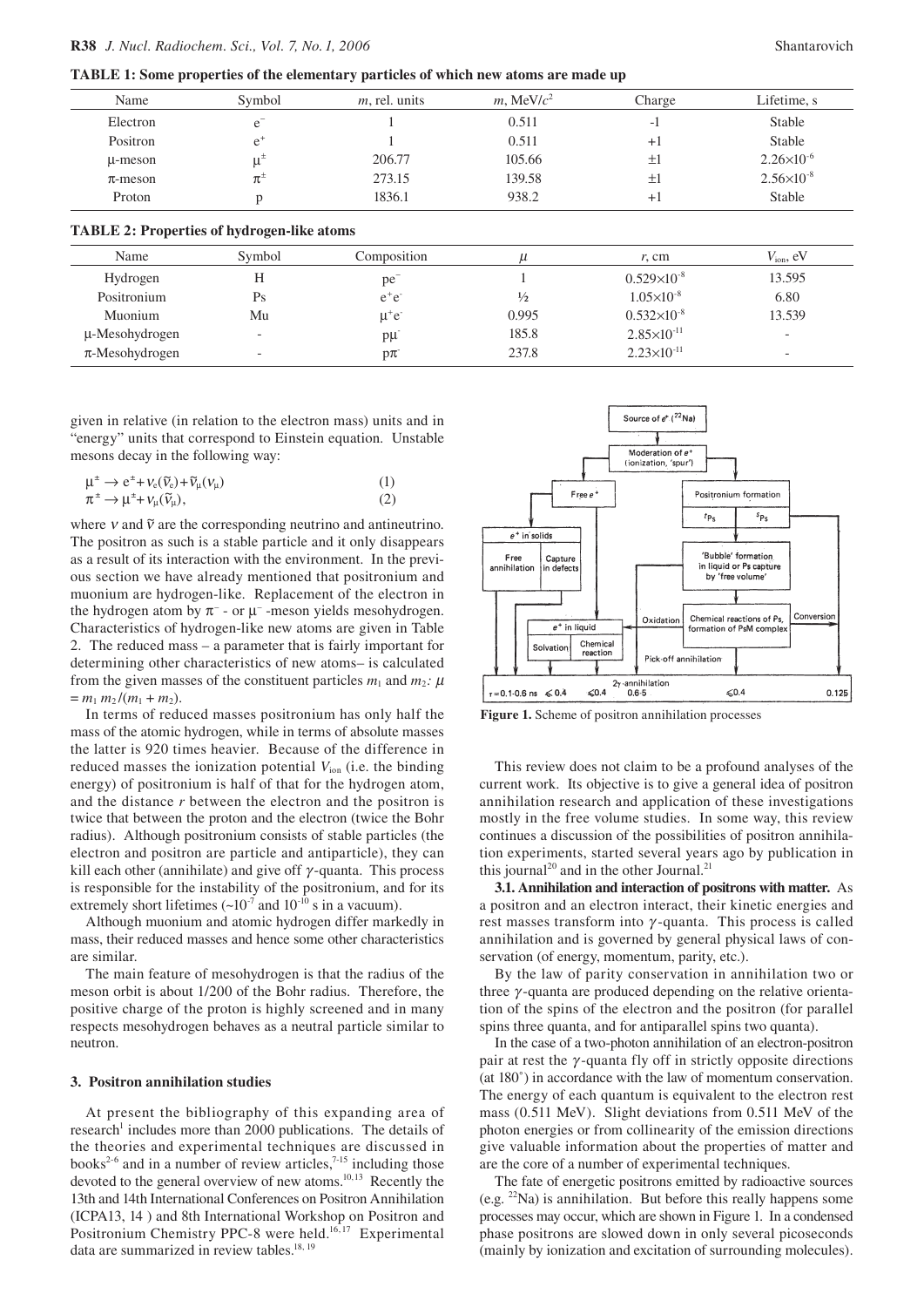|                       | Type of state        |                                 |  |  |
|-----------------------|----------------------|---------------------------------|--|--|
| Property              | Singlet $(p-Ps)$     | Triplet $(o-Ps)$                |  |  |
| Symbol                | ${}^{s}P_{S}$        | $P_S$                           |  |  |
| Spin state            | $e^{\uparrow}$       | $e^{\uparrow}$ $\uparrow$ $e^+$ |  |  |
| <b>Ouantum</b> number | $J=0$                | $J=1$                           |  |  |
| Share, %              | 25                   | 75                              |  |  |
| Proper lifetime, s    | $1.25\times10^{-10}$ | $1.4 \times 10^{-7}$            |  |  |
| Annihilation type     | 2γ                   | $3\gamma$                       |  |  |

A fraction of positrons undergo free annihilation with surrounding electrons. In liquids this process may be preceded by solvation. Some positrons may get involved in chemical reactions and further annihilate from the bound state Me<sup>+</sup> with a molecule or ion M. In the case of free annihilation a two-photon event is 372 times more probable than a three-photon event. And for the free annihilation of positrons the lifetime is about 0.4 ns.

The remaining positrons form a bound positron-electron systems called positronium (Ps). Depending on the relative alignment of spins of the electron and the positron, positronium can have two states: singlet and triplet. The properties of the positronium atoms are tabulated in Table 3. It is seen that the proper lifetime (in a vacuum) of a triplet positronium  $(3\gamma$ -annihilation) is three orders of magnitude longer than for a singlet positronium. But a variety of interactions shown in Figure 1 shorten the lifetime of positronium in a condensed phase down to several nanoseconds. In positronium-forming systems the free annihilation of some of triplet positronium increases the share of  $3\gamma$ -annihilation as compared with the case of free annihilation of positrons.

Measurements of lifetimes of triplet positronium and the angular distribution of the annihilation radiation of singlet and triplet positronium, as well as Doppler broadening of annihilation line, provide an insight into positronium reactions and the chemical properties of the environment. These studies are the main part of positronium chemistry.

**3.2. Positronium formation.** As is seen in Figure 1, not all positrons (and not in all substances) form positronium. Experimentally, this share can be estimated, for example, by measuring the intensity of the positronium-related long-lived component. Now there are two views of the process of positronium formation, although their combination seems to give the most complete picture of the phenomenon.

By the model of the Swedish physicist  $Ore^{22}$  positronium can form within a narrow energy interval between the ionization potential of the surrounding molecules, *V*ion and (*V*ion−6.8) eV, where 6.8 eV is the binding energy for positronium (half a rydberg). If we take into account the excitation of the first electron level  $E_1$  of surrounding molecules, a process that competes with positronium formation, the interval will become narrower; and eventually for a positron that effectively forms a positronium, the energy interval will be  $E_1 E_e E_e$ <sup> $\lt V_{\text{ion}}$ </sup>−6.8, and the proportion of positrons that form positronium, *P,* will be given by eq 3:

$$
\frac{6.8}{V_{\text{ion}}} < P < \frac{E_1 - (V_{\text{ion}} - 6.8)}{E_1}
$$
 (3)

Positronium here can have a kinetic energy from zero to  $V_{\text{ion}}$  or to  $E_1$ . It seems obvious now that the model only gives a correct prediction of positronium formation in inert gases though some attempts were made to use the same considerations in liquids<sup>23,24</sup> and participation of unthermalized positrons in positronium formation can not be ruled out.

Another, so-called spur, model was first suggested by Mogensen<sup>25</sup> and developed by other authors<sup>26-29</sup> as a diffusionrecombination model. This model better explains the evidence for positronium formation in liquids. The underlying idea of the spur model is the assumption that positronium forms when a positron at the end of its moderation combines with one of the electrons of its own spur or, more exactly, with one of the "blob" electrons. By "blob" is here meant the unstable cluster of electrons, positive ions and radicals that emerge as a positron is moderated in a liquids and perhaps in some solids. $30-33$ 

The probability of positronium formation in the positron spur depends mainly on the rates of the competing processes. In the general form the process can be represented as follows:

| $e^+ + e^- \xrightarrow{k_l} Ps$         | (4) |
|------------------------------------------|-----|
| $e^- + M^+ \xrightarrow{k_2} M^*$        | (5) |
| $e^- + S_1 \xrightarrow{k_3}$ products   | (6) |
| $M^+$ + $S_2 \xrightarrow{k_4}$ products | (7) |
| $e^+$ + $S_3 \xrightarrow{k_5} S_3^+$    | (8) |

In pure solvent, obviously, only reactions (4) and (5) should be considered. In the presence of active impurities  $S_1$ ,  $S_2$ ,  $S_3$  the processes (6)–(8) also play a part. They lead either to inhibition or an increase in the percentage of positrons that form positronium. The rates of the processes  $(5)-(7)$ , and hence the probability of positronium formation, are quite sensitive to the physico-chemical properties of the environment and they are measured in radiation chemistry. No wonder, therefore, that a number of interesting correlations have been found between positronium chemistry and radiation chemistry.34-40 Much work is being done currently in this direction to study the details of the spur mechanism. $41-43$  A new technique of singlephoton count with radioactive (including positron) sources has appeared, which a11owed observations of the correlation of inhibition of the recombination fluorescence intensity and positronium formation by the same acceptors.<sup>44</sup> Recently, similar behavior was observed for low-temperature positronium formation and thermo-stimulated luminescence (TSL) in some polymers.<sup>45</sup> The presence of these correlations is evidence of the predominance of spur processes in positronium formation not only in liquids but also in solids. We have to stress however that in solids positronium observations are influenced also by the presence and characteristics of the so-called free or unoccupied volume.<sup>46,47</sup>

**3.3. Positron annihilation experiments.** Information about the fate of positrons and positronium and about the properties of their environment can be obtained from examining the characteristics of the annihilation radiation emitted in positron decay. Each of the techniques available is aimed at investigating certain characteristics:

(1) The number of  $\gamma$ -quanta emitted in annihilation. The corresponding method of double or triple coincidences is the least informative.

(2) The angular distribution of annihilation radiation. Here information is derived about the momentum distribution of electrons involved in annihilations. If positrons or positronium take part in chemical reactions, the shape of the distribution changes.

(3) The energy spectrum of annihilation  $\gamma$ -quanta (deviation from 0.511 MeV registered using a Ge(Li)-semiconductor detector of the Doppler broadening) also represents the energy distribution of electrons involved in annihilation. Especially informative is a work with the coincidences of signals from the two Doppler broadening detectors (CDB technique), where this method becomes sensitive to positron annihilation on the core electrons of different elements.

(4) The time distribution of annihilation radiation. It is strongly dependent on electron density at the location of a positron or positronium and on the rate at which positronium enters into chemical reactions.

Various radioactive isotopes can be used as positron sources. Of these  $^{22}$ Na is the commonest both due to its rather long half-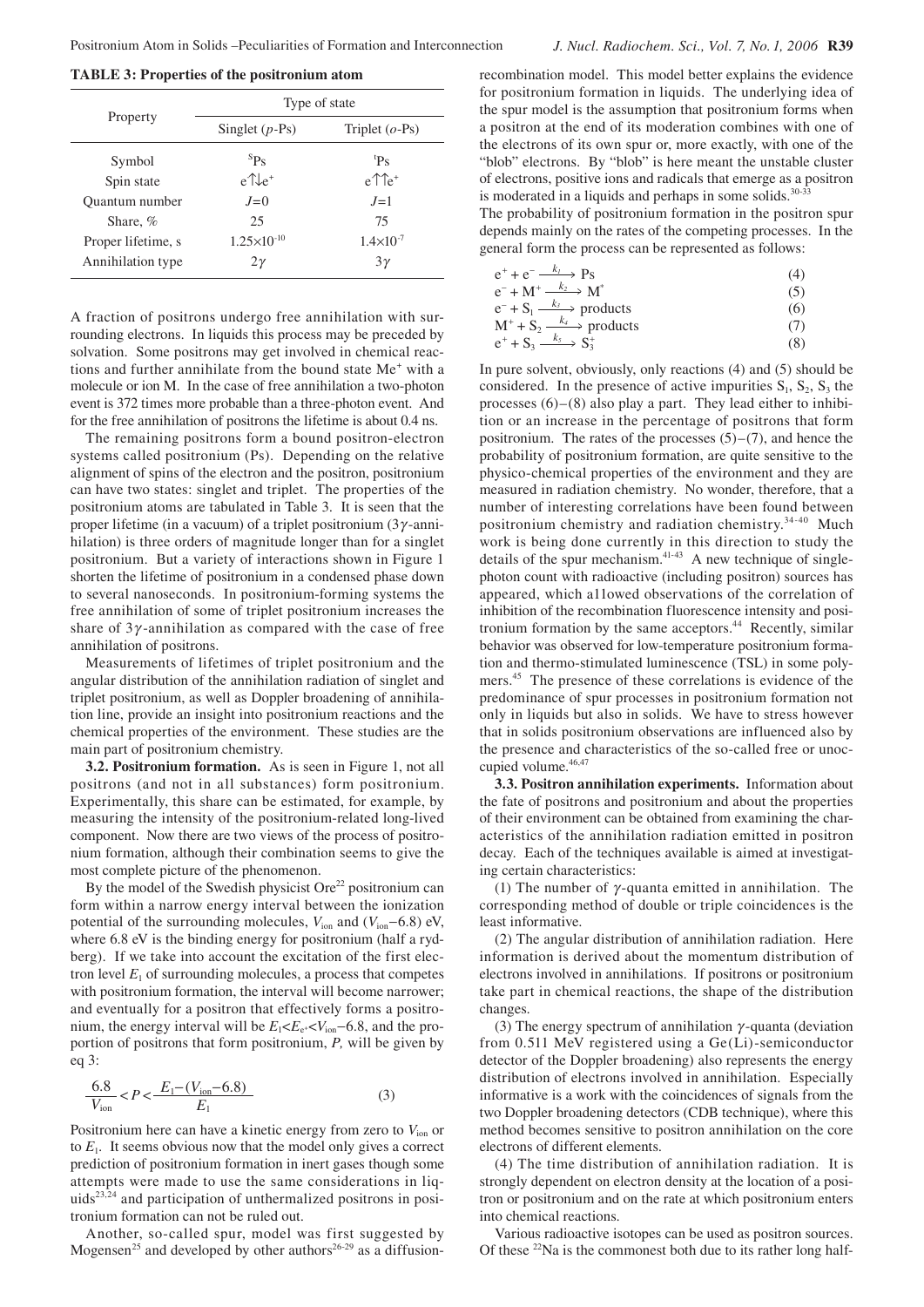

Figure 2. The decay scheme of the positron-active <sup>22</sup>Na.



**Figure 3.** Experimental arrangements: (a) triple coincidence circuit, (b) observation of lifetime distribution of positron annihilation, (c) measurements of angular correlation of positron annihilation.

life (2.58 years) and to its applicability in various experimental arrangements. The decay scheme for <sup>22</sup>Na is shown in Figure 2. Depending on the technique used, sources can have different activities which vary from tens of µCi for positron lifetime measurements and studies of the Doppler broadening of the annihilation line to a hundred mCi in angular correlation measurements. In the first case activities are limited by the growth of the random coincidence background. A source is prepared by evaporating a drop of <sup>22</sup>NaC1 radioactive solution on a thin  $(1-2 \text{ mg/cm}^2)$ metal foil or synthetic film that pass positrons well, the source is then covered with the same material (foil or film). When working with liquids it is also convenient to use sources prepared by diffusing at an elevated temperature of  $^{22}$ NaC1 into 2–4 mg/cm<sup>2</sup> glass foil.<sup>48</sup> Another positron source can be a positron beam of certain energy produced at accelerators.<sup>49</sup> The last technique is commonly used in studies of the chemical state and physical properties of surfaces of solid specimens, and also in studies of the depth distribution of defects.

The common experimental arrangements are depicted in Figure 3. Shown in Figure 3a is the triple coincidence arrangement to record *ortho*-positronium (*o*-Ps) annihilation events with the emission of three  $\gamma$ -quanta. They are recorded by counters  $C_1$ ,  $C_2$ , and  $C_3$ . The technique has the disadvantage that the counting rate for triple  $\gamma$ -coincidences ( $C_{3\gamma}$ ) is proportional to the product of two variables — the percentage of positrons, *P,*  that form positronium and the probability of an annihilation with the ejection of three  $\gamma$ -quanta  $W_{3\gamma} = \tau_3 / \tau_T^0$  ( $\tau_3$  is the real lifetime of positronium in matter, and  $\tau_T^0$  is the lifetime of triple positronium in a vacuum (see Table 3)). Therefore, *C*3<sup>γ</sup> can go

down both because of shorter positronium lifetime (smaller *W*3<sup>γ</sup> ) and because of positronium formation inhibition (smaller *P*). It is desirable, however, to distinguish the contributions of these two interactions.

The most variegated information is supplied by observations of the time spectrum of positron annihilation (see Figure 3b) using coincidence circuits that record delayed coincidences  $N(t)$  between a nuclear  $\gamma$ -quantum with energy 1.3 MeV (counter  $C_1$ ) emitted essentially simultaneously with the ejection of a positron from a <sup>22</sup>Na nucleus, and a 0.5 MeV  $\gamma$ -quantum (counter  $C_2$ ) produced by a 2 $\gamma$ -annihilation of that positron. Thus, the times of creation and decay of that positron are recorded. The short-lived components of the time spectrum (lifetimes  $\tau_1$ ,  $\tau_2$ ) with intensities  $I_1$ ,  $I_2$ ) are due to the annihilation of positrons in para-positronium (<sup>S</sup>Ps, see Table 3) and in free collisions with electrons; whereas the long lived component (lifetime  $\tau_3$ , intensity  $I_3 = 3/4P$ ) is due to the annihilation of the positrons that have formed triplet positronium. The time resolution (the width of the prompt coincidence curve at half maxima FWHM) for present-day apparatus is about 0.2–0.3 ns.

This technique distinctly distinguishes positronium quenching and positronium formation inhibition. In the simplest case of pure inhibition the intensity  $I_3$  of the long-lived component decreases without decreasing the slope of the "tail" of this component that characterizes its lifetime  $\tau_3$ . But with pure quenching,  $\tau_3$  decreases while  $I_3$  remains unchanged. In positron annihilation experiments we will encounter examples of changes in time spectra of annihilation due to inhibition and quenching. Strictly speaking, when the lifetime of positronium in a solution becomes shorter (quenching) due to the use of active additives, kinetic equations<sup>50</sup> determine the relation (see eq 9) between the percentage of positrons *P* that form positronium in the solution and the observed intensity of the long-lived component  $I_3$ :

$$
I_3 = (3P/4)(\lambda_B - \lambda_P)/((\lambda_B - \lambda_P) - k[\text{Ac}]),\tag{9}
$$

where  $\lambda_P$  is the rate of annihilation at solvent molecules, the socalled *pick-off* annihilation;  $\lambda_B$  is the rate of annihilation of positronium in bound state with active additive ( $\lambda_B = 1/\tau_B$ ,  $\tau_B \le 0.4$ ) ns, see Figure 1); *k*[Ac] is the positronium quenching rate.

The single-photon count technique with positron sources,<sup>44</sup> mentioned in sec. 3.2, was in fact a modification of apparatus designed to study positron lifetimes in which the annihilation  $\gamma$ -quantum detector is replaced by a single-photon one.

Figure 3c represents a third major technique — the observation of correlation curves, i.e. dependences of coincidence counting rate of two annihilation  $\gamma$ -quanta ( $C_{2\nu}$ ) with energy 0.5 MeV ( $C_1$  and  $C_2$ ) on the angle  $\theta$ , i.e. on the deviation from 180˚ of the angle between two ejected quanta. The detectors are located at about 2 m from the sample behind lead collimators. Differentiating d*C*<sup>2</sup><sup>γ</sup> /dθ gives the momentum distribution function for electrons in matter  $\rho(P_z)$ . The narrowest component of the complicated correlation curve corresponds to singlet positronium annihilation. Therefore, by separating in a large experimental run the correlation curves shown schematically in Figure 3c into the narrow  $I_N$  and wide components we can obtain important additional information about positronium chemical reactions, namely we can distinguish the various positronium quenching forms. Actually, the annihilation of *o*-Ps on "foreign" electrons in collisions, just as the formation of chemical compounds PsM in substitution and addition reactions, and the annihilation of *o*-Ps oxidation products — free positrons — yield correlation curves several milliradians wide. Special approaches were suggested to distinguish and identify both the case of addition and the case of oxidation.<sup>51,52</sup> Positronium conversion from a triplet state into a singlet one with subsequent  $2\gamma$ -annihilation increases in the correlation curve the intensity of the narrow component and can also be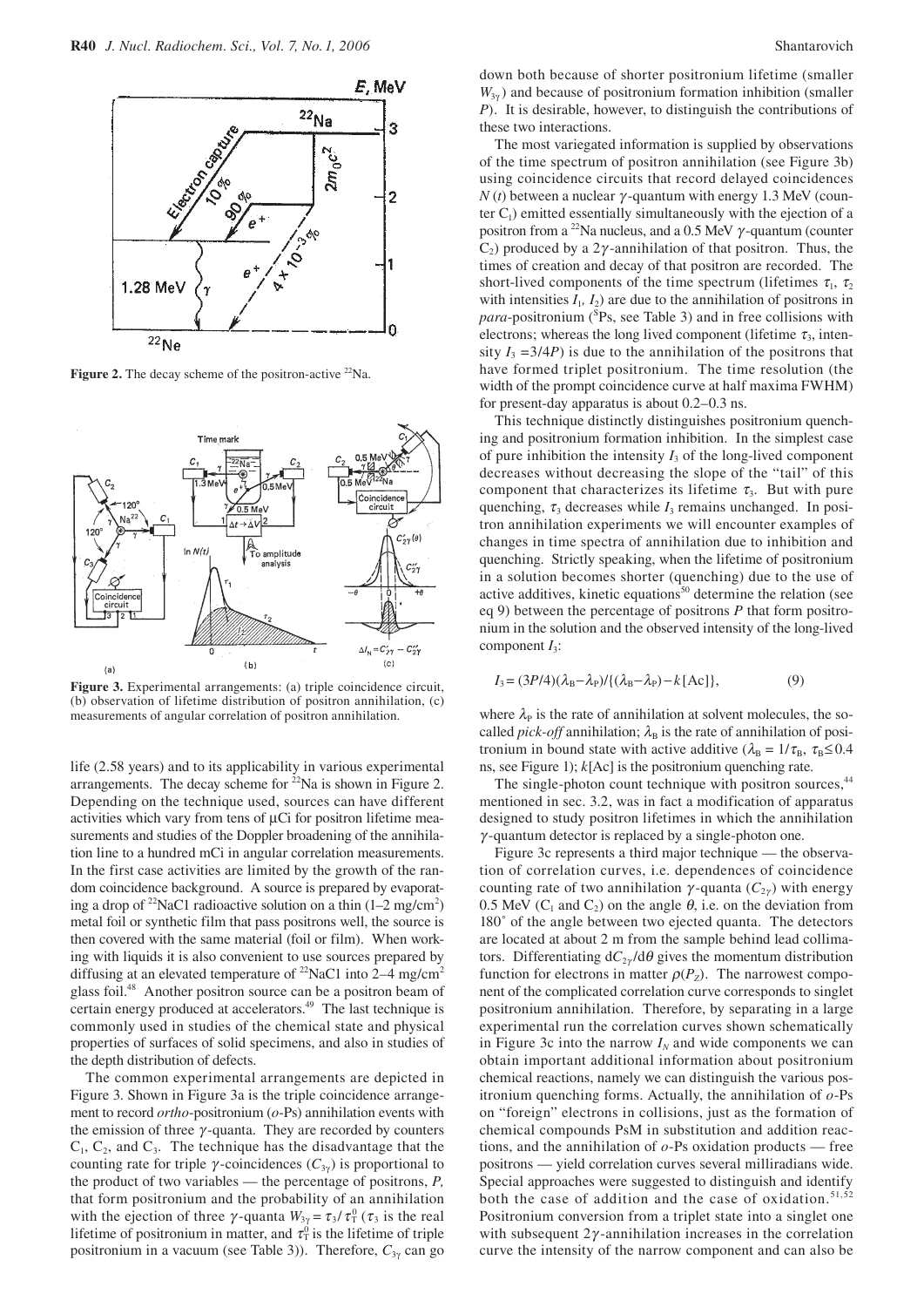The coming of Ge (Li)-semiconductor detectors (SD) with high energy resolutions (1 keV at the energies about 500 keV) opened up new possibilities to do without angle correlation set up. In fact, if *X* is the direction from a positron source to a detector, then since  $\Delta E_y = P_X c/2$ , the electron energy *E* (positron is assumed to be at rest), the momentum component  $P_X$  and the annihilation line broadening ∆*E*γ will be related by eq 10:

$$
E = P_X^2 / 2m_e = 2(\Delta E_\gamma)^2 / m_e c^2.
$$
 (10)

Thus, the Doppler shift of a  $\gamma$ -quantum by 1 keV, i.e. only by 0.2%, corresponds to an electron energy of 3.9 eV. Since under experimental conditions

$$
\sin \theta = P_Z / m_e c \approx \theta \tag{11}
$$

(*Z* is the direction normal to the plane passing through the collimator slit of the stationary detector and through the sample — see Figure 3c), then in isotropic case

$$
\theta = 2\Delta E_{\gamma}/m_{\rm e}c^2\tag{12}
$$

Here a 1-keV broadening is equivalent to a deviation of 3.9 mrad from collinearity in quantum ejection. In other words, a detector with a high (in modern terms) energy resolution is equivalent to an angular installation with a resolution of about 4 mrad, a resolution four times worse than in a conventional angular experiment. Nevertheless special computer programs take into account resolution functions and make it possible to extract the information required.<sup>53</sup> It was mentioned already, that a set up with coincidence of the two detectors (CDB technique) essentially diminishes a background and gives an elemental sensitive instruments for solid state structure studies and for identification of the mechanisms of the positron trapping.<sup>54-56</sup>

**3.4. Positronium quenching.** The lifetime of *o*-Ps in normal liquids and solids  $(0.6–5 \text{ ns})$  appears to be much shorter than its proper lifetime (140 ns, see Table 3). This is due to pick-off annihilation, i.e. the annihilation of positronium's positron on electrons of surrounding molecules. The lifetime of positronium becomes yet more shorter in the presence of small amounts of positronium-active molecules (quenchers). Positronium is quenched through its chemical transformations. They were discussed previously.<sup>6,20,21</sup> Here, we will look at pick-off annihilation.

*Pick-off annihilation*. *Bubble formation. "Free volume" model.*  This subsection is concerned with two main hypotheses of the pick-off annihilation of positronium. For liquids this is the socalled bubble model which has first been formulated for condensed gases;<sup>57-59</sup> it is also of importance for an understanding of the mechanism of positronium chemical reactions in liquids.60-69 For solids, e.g. polymers, the "free volume" model is suggested in Reference 70.

The bubble model assumes that in the majority of liquids around positronium a bubble is formed. This model approximates the bubble around a Ps atom as a square well with spherical geometry. This potential well has a radius *R* a depth *U* and the energy of positronium *E*, measured from the bottom of the well. According to References 57–59, the bubble radius is determined by minimizing with respect to *R* the total energy of the bubble  $E_{\text{tot}} = E_{\text{cm}}(R, U) + (4/3)\pi R^3 P + \sigma 4\pi R^2$ , where  $E_{\text{cm}}$  is the zero point energy of the trapped positronium, the second term is the pressure-volume work, and the last term is the surface energy due to the bubble-fluid interface with specific surface energy  $\sigma$ . The minimization of  $E_{\text{tot}}$  gives eq 13:

$$
\frac{\sin^4(kR)}{kR(\tan(kR) - kR)} = -\frac{\pi\hbar^2\gamma}{m_e U^2},\qquad(13)
$$

where  $k = (4m_e E/2)^{1/2}$ , and  $m_e$  is the mass of an electron. Existance of the solution of eq 13 is a condition of the bubble formation.<sup>60</sup>

The specific rate of pick-off annihilation is given by eq 14:

$$
\lambda_{\rm P}/N = \pi r_0^2 cnZ_{\rm eff} P(kR) = \pi r_0^2 c N_{\rm A} \frac{Z_{\rm eff}}{V} P(kR),\tag{14}
$$

where  $P(kR) = \sin^2(kR)[1 - kR \times \cot(kR)]^{-1}$  and expresses the quantum mechanical probability for Ps atom coming out of the well;  $r_0$  is classical radius of an electron,  $c$  is the velocity of light, *n* is the number of molecules in unit volume,  $N_A$  is Avogadro's number and  $V$  is the molecular volume,  $Z_{\text{eff}}$  is the effective number of annihilating electrons per molecule, which was proved to be equal to the number of valence electrons per molecule.<sup>57-59</sup> Experimental lifetimes ( $\tau_p = \lambda_p^{-1}$ ) in majority of liquids give the following bubble parameters:  $R = 3-4.5$  Å,  $U \approx 1$  eV.

Growth and shrinking of the positronium bubble influence the rate of positronium pick-off annihilation and chemical reactions. In the work, $71$  the effect of the bubble on chemical reaction is seen from the good correlation of the *o*-Ps quenching rate with surface tension of various solvents and with energy of the system "Ps in a bubble". Obviously, bubble formation influences PsAc complex formation and the complex decomposition. We touched here the idea of the positronium bubble formation since this peculiarity of Ps interaction with a substance may be important for positronium annihilation in elastic polymers at high temperatures. The role of this effect must be found from comparison of the rate of the bubble growth and the rate of positronium annihilation, as it was done for a number of liquids in paper.<sup>72</sup> It was shown that in such viscous liquids as glycerol the bubble has no time to reach equilibrium size before  $o$ -Ps annihilation. Experiments<sup>73</sup> show that one of the signs of equilibrium bubble formation can be found in appearing of additional intermediate momentum component in the ratio curves of CDB spectra of liquids relative to those in their solid state for *n*-hexane and cyclohexane (Figure 4). In contrast, such components were not found at low temperatures in some liquids with low freezing points and in rubbery polymers



**Figure 4.** Ratio curves of CDB spectra for *n*-hexane (a), and cyclohexane (b) in liquid state relative to their solid state. The dashed lines as well as the values shown at the right side of each graph illustrate the expected level or ratios due to  $I_3$  difference. The dotted lines demonstrate the expected variation tendency of the ratio curves due to  $I_3$ difference.<sup>7</sup>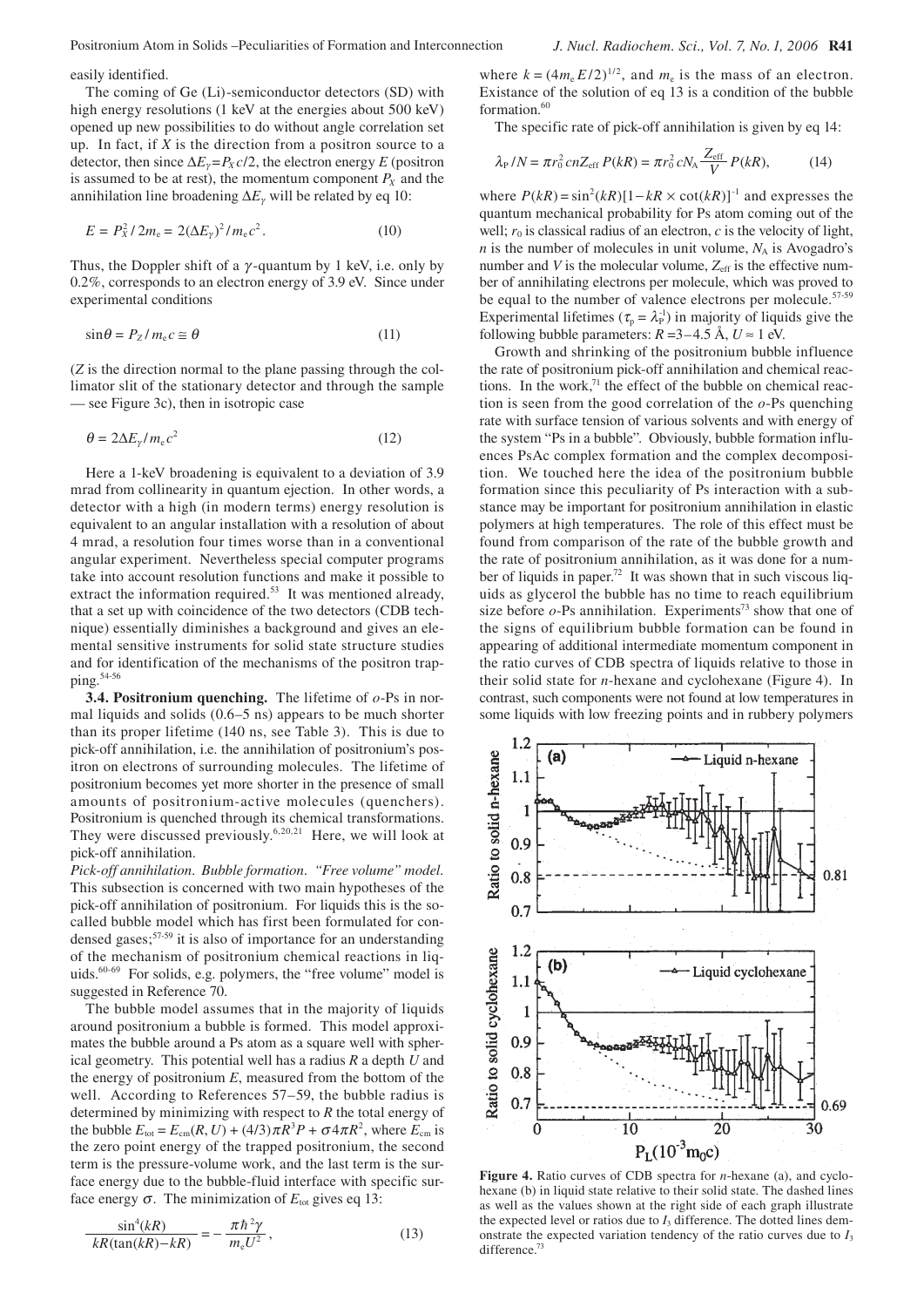(above  $T_g$ ), which may show absence of equilibrium bubble in these cases. Detailed discussion of the free volume factor in supercooled liquid dynamics can be found in Reference 74.

When positronium is formed in solids, e.g. glassy polymers or ice, it becomes impossible to push molecules aside to make room for a bubble. Under these conditions positronium can localize in microvoids, called "free volumes". Annihilation with possible captures of positronium in free volumes was first considered by Brandt.70,75,76 The method offers new possibilities for investigation into the structure of a number of materials, including polymers.<sup>77-82</sup> According to the results<sup>83</sup> the lifetime distributions of positron annihilation in solid molecular systems have more than two components and for amorphous structures they have the following nature:  $\tau_1$  is the component associated with annihilation of singlet Ps, partly with free positron annihilation and annihilation of nonlocalized positronium,  $\tau_2$  is the component of annihilation of free and trapped positrons and non-localized  $o$ -Ps,  $\tau_3$  is the component of annihilation of localized (captured in microvoids) atoms of triplet positronium. In amorphous-crystalline systems, a spectrum structure becomes more complicated.

### **4. Pick-off annihilation and polymer structure**

According to mentioned above circumstances, this process is determined by the positron spur (Ps formation) and also by the number and size of elementary free volumes (Ps trapping). Consider now a correlation of annihilation characteristics with these parameters.

**4.1. Effective size of elementary free volume and** *o***-Ps lifetime.** In some approximation,  $62,84-86$  a pore can be represented by a spherical potential well with effective radius *R*3. For this case, well calibrated semi-empirical eq 15 represents a dependence of  $o$ -Ps lifetime  $\tau_3$  on the pore effective radius:

$$
\tau_3 = \left\{ \lambda_0^T + 2 \left[ 1 - \frac{R_3}{R_3 + \Delta R} + \frac{1}{2\pi} \sin \left( \frac{2\pi R_3}{R_3 + \Delta R} \right) \right] \right\}^{-1} \text{(ns)},\qquad(15)
$$

Parameter  $\lambda_0^T$  stands here for the intrinsic  $o$ -Ps annihilation rate  $(0.7 \times 10^{9} \text{ s}^{-1})$ ,  $\Delta R = 0.166 \text{ nm}$ , determined by calibration on substances with well known free volume elements and denotes penetration depth of positronium wave function inside of the "walls" of the elementary free volume. The problem of correctness of such estimations, especially in the cases of large (more than 1nm) pores, typical for recently synthesized sorbents and membrane materials still exists. Paper<sup>87</sup> describes such results for the cross-linked polystyrenes and gives a chance to check contemporary models. The names of the sorbents are explained elswhere.<sup>88</sup> The largest free volume holes in the polymer sorbents (in LPS200X at  $RT$ ,  $\tau_5 = 73 - 75$  ns, and, according to Tao-Eldrup eq 15,  $R_5$ =20 Å) were big enough for comparison with the data of nitrogen sorption experiments. Sorption experiments treated using Brunauer-Emmett-Teller theory.<sup>89</sup> Results for LPS200X are given in Figure  $5$ ,  $87$  and they do not contradict to the positron annihilation lifetime (PAL) estimations given above, though  $R_5=20$  Å is a little bit too large. This comparison along with a discussion of temperature dependence (TD) of annihilation characteristics (Figure 6) were useful for checking possibility to apply contemporary theoretical models, connecting EFV size and positronium lifetimes, to our experimental results. We mean here extended Tao-Eldrup (ETE) model suggested by Goworek et al. $90,91$  and so called "classical regime", considering Ps atom as a classical particle in a large hole.<sup>92,93</sup> Analysis of TD-data<sup>87</sup> shows that the classical free path concept for Ps lifetime in a rectangular pore, as well as its modification for spherical or cylindrical pore in CPS150 $X<sup>94</sup>$  $LPS200X<sup>87</sup>$  and also in silica-based glasses (see Figure 2 in Reference 95), though predicting a decrease of the longest leaved *o*-Ps lifetime on heating, does not give good enough fitting to the experimental points over the entire temperature



**Figure 5.** Distribution of the free volume hole sizes in polymeric sorbent LPS200X found from the sorption experiments.<sup>8</sup>



**Figure 6.** Temperature dependence of the long-lived *o*-Ps component  $\tau_5$ ,  $I_5$  for LPS200X (PATFIT data). Solid lines illustrate different attempts to describe temperature dependence in terms of the classical particle model<sup>87,92,9</sup>

range between 50 and 350 K. *The slope of experimental dependence is too flat compared to the theory*. For example (LPS200X, Figure 6), if the model curve is normalized on high-temperature data, increase of *experimental* lifetime at low temperature is not as strong as it is expected from the theory. For silica-based glasses and polystyrens, an explanation of this discrepancy was found<sup>88,95,96</sup> in combination of the "large hall" effect with chemical interaction of positronium with radicals induced by irradiation and stored in a sample during the experiment with positron source at low temperature or with atmospheric oxygen strongly trapped between aromatic rings. However, another discrepancy comes out when the estimations of the pore size found on the bases of the ETE model and sorption experiments are compared. The ETE model<sup>91</sup> considers Tao-Eldrup eq 15 as a limiting case of zero temperature. If this idea is followed and we apply this equation to LT data<sup>5</sup> ( $\tau_5$  $= 100$  ns in LPS200X at 50 K) the pore radius larger than 25 Å is obtained. This size is poorly represented in the distribution in Figure 5 and demonstrate the discrepancy between PAL and sorption data or, more exactly, between the sorption data and results of theoretical estimations made on the bases of the PAL data.

The results obtained show that the effects of Ps annihilation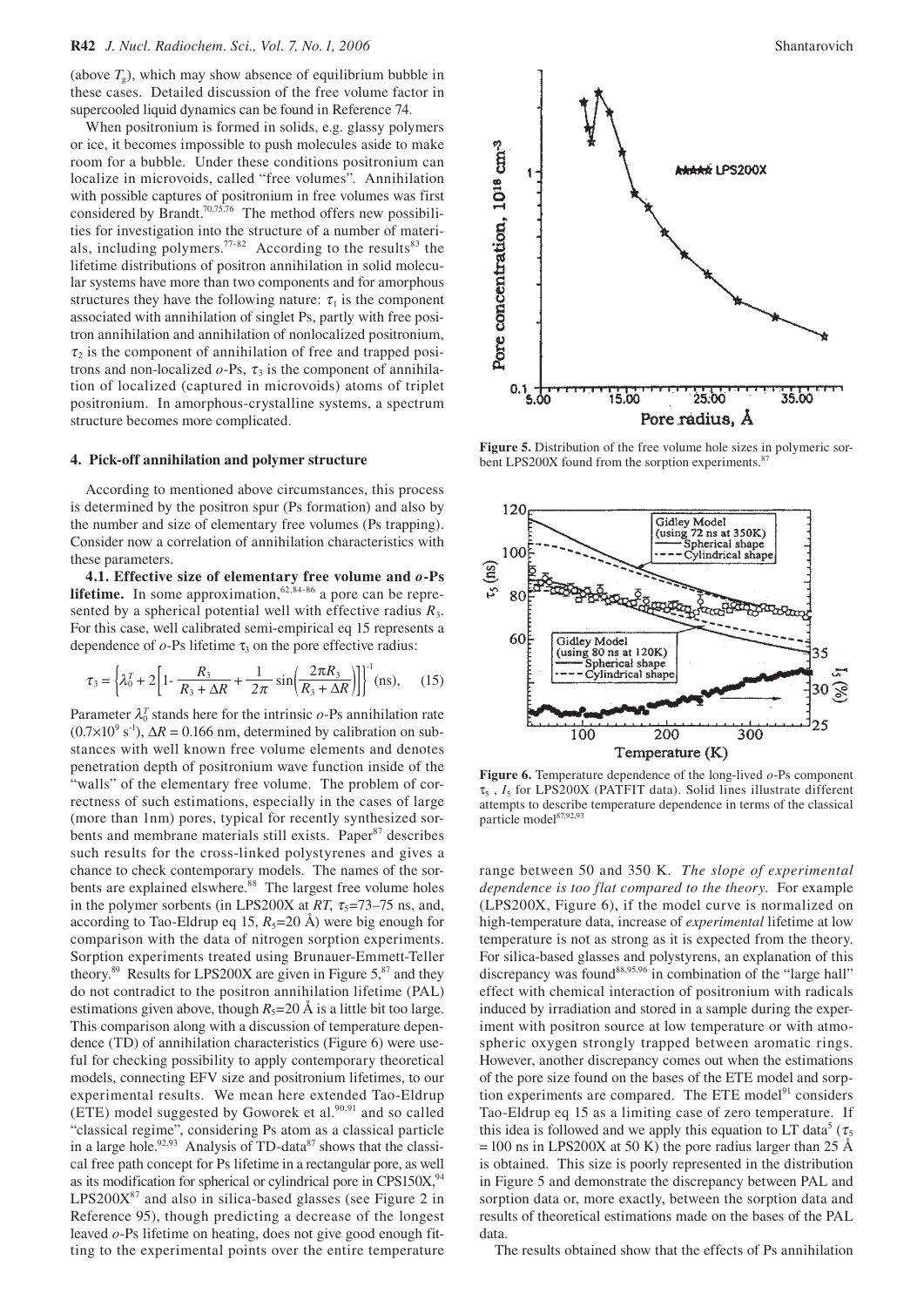in the large free volume holes are too complicated and combined PAL and sorption experiments can be very promising for elucidation of this problem.

**4.2. Concentration of elementary free volumes.** This is very important characteristic of various materials determining their mechanical and physico-chemical properties, such as elasticity, aging, permeation, selectivity to different gases, sorption etc. A consideration given here is a simple representation of the idea of *o*-Ps localization in elementary volume of a substance. The simplification is in the assumption that mobility of non-localized positronium before the final trapping is described by some effective diffusion coefficient  $D^{P<sub>s</sub>}$ , and annihilation rate before final localization is taken equal to the free positron annihilation rate:  $\lambda_f^+ = \lambda_f^{Ps} = \lambda_f^{88}$  In principle, the process can be more complicated: distribution of the spur electrons can be inhomogeneous. Localization can be a process of the consecutive positronium transitions to deeper and deeper traps with longer and longer *o*-Ps lifetimes and, correspondingly, with non-exponential distribution of positronium annihilation. Importance of this effect has to be estimated in each given case from the correctness of multi-exponential fitting. Theoretical considerations of the complicated process can be found in References 97–99.

Generally speaking, a possibility to estimate concentration of elementary free volumes depends on the conditions of formation of localized *o*-Ps. Analytical dependence of the longlived component intensities on the number of elementary fee volumes is important for interpretation of the PAL results. Fraction of positrons, which formed *o*-Ps and is observed as long-lived component in the PAL spectrum, is dependent not only on the number density of EFV (possibility of localization) but also on the density of electrons in positron the spur (possibility of Ps formation). Positrons produce spur electrons during their slowing down. The validity of the spur model of Ps formation in polymers was strongly confirmed recently by experiments on additional Ps formation in irradiated polymers at low temperatures.45,100 Some results will be discussed later. The model infers that in the case of lack of the spur electrons, no Ps will be formed, though the number of EFV is very high*.*  In addition, precursors of the trapped *o*-Ps can be either nonlocalized  $o$ -Ps, or non-localized  $e^+$ , which forms Ps on the spur electron inside or in close vicinity to EFV. This situation can be described by a simple system of kinetic equations (16) where the relation among positronium formation rate  $v_{\text{form}}$ , positronium trapping rate  $v_i^t$ , and annihilation rate of non-localized positronium  $\lambda_f$  determines the choice of the precursor for localized *o*-Ps:

$$
\begin{cases}\ndP_{\rm f}^{+}/\mathrm{d}t = -(\lambda_{\rm f}^{+} + \nu_{\rm form})P_{\rm f}^{+}, & P_{\rm f}^{+}(0) = 1 \\
dP_{\rm f}^{\rm Ps}/\mathrm{d}t = (3/4)\nu_{\rm form}P_{\rm f}^{+} - (\lambda_{\rm f}^{\rm Ps} + \sum_{i} \nu_{i}^{+})P_{\rm f}^{\rm Ps}, & P_{\rm f}^{\rm Ps}(0) = 0 \\
dP_{\rm t,i}^{\rm Ps}/\mathrm{d}t = \nu_{i}^{+}P_{\rm f}^{\rm Ps} - \gamma_{i}P_{\rm t,i}^{\rm ps}, & P_{\rm t,i}^{\rm Ps}(0) = 0\n\end{cases}
$$
(16)

with summing up over the numbers of the long-lived components or over the types of holes  $(i=3, 4, etc)$ , and also with  $P_{\rm f}^{\rm +}$ ,  $P_{\rm f}^{\rm Ps}$ ,  $P_{\rm t,i}^{\rm Ps}$  standing for the probabilities to find free positron, nonlocalized or trapped positronium, correspondingly;  $\gamma_i = 1/\tau_i$ is the rate of annihilation in the *i-*hole (elementary free volume EFV) and depends on the hole size (see eq 15).

For convenience of discussion, we assign the same label *i* for the lifetime component and for the type of a hole in a sample. In the simplest case of three-component analyses of the PAL spectrum, when only the third component is related with *o*-Ps, *i*=3. Transitions between the EFV of different types are neglected. Factor 3/4 in eq 16 is coming because we consider behavior of the long-lived triplet positronium. From eq 16, the intensities of the long-lived components (coefficients before the exponents in the PAL distribution:

$$
I_i = (3/4) Q \left\{ v_i^{\mathrm{t}} / (\lambda_f - \gamma_i + \sum_i v_i^{\mathrm{t}}) \right\},\tag{17}
$$

where  $Q = v_{\text{form}} / (\lambda_f - \gamma_i + v_{\text{form}}) \approx v_{\text{form}} / (\lambda_f + v_{\text{form}})$  and is a fraction of positrons forming Ps in a system. The trapping rate

$$
v_i^{\text{t}} = 4\pi D^{\text{Ps}} R_i N_i, \quad (i = 3, 4, \text{ etc.})
$$
 (18)

where  $D^{P<sub>s</sub>}$  means diffusion coefficient of nonlocalized Ps,  $R<sub>i</sub>$  is a radius for interaction, which we suppose equal to the EFV effective radius, *Ni* is the number density of trapping centers of a given type.

The condition

$$
\mathbf{v}_i^{\mathrm{t}} \le \lambda_{\mathrm{f}},\tag{19}
$$

when some part of nonlocalized *o*-Ps have time to annihilate before trapping, implies nonlocalized *o*-Ps as a precursor of localized *o*-Ps, when intensities of the long-lived positronium components  $I_i$  are dependent on the concentration  $N_i$  and radius *Ri* of the holes of corresponding type (see eq 17). This is *the first case* in terms of the previous qualitative discussion. For the PAL spectrum with one long-lived component  $(\tau_3, I_3)$ ,  $v^t$ can be expressed also in terms of annihilation characteristics as

$$
v^{\text{t}} = 4\pi D^{\text{Ps}} R_3 N_3 = (4I_3/3)(\lambda_f - \gamma_3)/(Q - 4I_3/3) \approx (4I_3/3)(\lambda_f - \gamma_3)/(I_1 - I_3/3) \tag{20}
$$

The accurate values of  $D^{P<sub>s</sub>}$  in a given polymer are not known. However, Jean et al.<sup>101</sup> had found  $D^{Ps} = 0.2 \times 10^{-4}$  cm<sup>2</sup>/s for positronium in the bulk of the porous resins. An attempt was made to estimate diffusion coefficient of non-trapped Ps in a polymer bulk using positron annihilation data for the porous poly(phenylene oxide) with the known specific surface area, and it was found that  $0.5 \times 10^{-4} < D^{Ps} < 1.5 \times 10^{-4}$  cm<sup>2</sup>/s <sup>102-104</sup> We suppose that scattering of the data may cover the difference in the mobility of non-localized Ps atom in the most of polymer materials, though this uncertainty decreases precision of the results. In principle, the data from this range and annihilation characteristics  $\tau_3$ ,  $I_3$  can be used in eq 20 for estimation of  $N_3$  in various polymers, if the relation (19) is fulfilled. Obviously, the diffusion coefficient for *nonlocalized* positronium  $D^{P<sub>s</sub>}$  is different from that for *localized* positronium. The last parameter was estimated as  $(2.6-3.2)\times10^{-6}$  cm<sup>2</sup>/s by Hirata et al,<sup>105</sup> from the results on positronium quenching by dinitrobiphenyl in amorphous polysulfone, polycarbonate and polystyrene.

The *second case* (see discussion above) implies that

$$
\mathcal{V}_i^t \gg \lambda_f. \tag{21}
$$

In fact, validity of this condition means that free positron is a precursor of localized *o*-Ps.

From eq 17

$$
I_i = (3Q/4) v_i^t / \sum_i v_i^t = (3Q/4) R_i N_i / \sum_i R_i N_i. \tag{22}
$$

For two types of the holes *k* and *m*, for example,

$$
I_k/I_m = R_k N_k / R_m N_m. \tag{23}
$$

When the specific surface area *S* of the sample is known, and it is determined mostly by the largest EFV ( $S \approx S_m \approx 4\pi R_m^2 N_m$ ), eq 5 can be used for calculations of  $N_k$ .<sup>88</sup>

However, if there is only one long-lived component (one type of elementary volumes), intensity of the long-lived component depends only on  $Q(I_3 = 3Q/4)$ , and it can not be related directly to concentration of EFV. Sometimes it is not obvious what condition, eq 19 or 21, is valid and, furthermore, it is known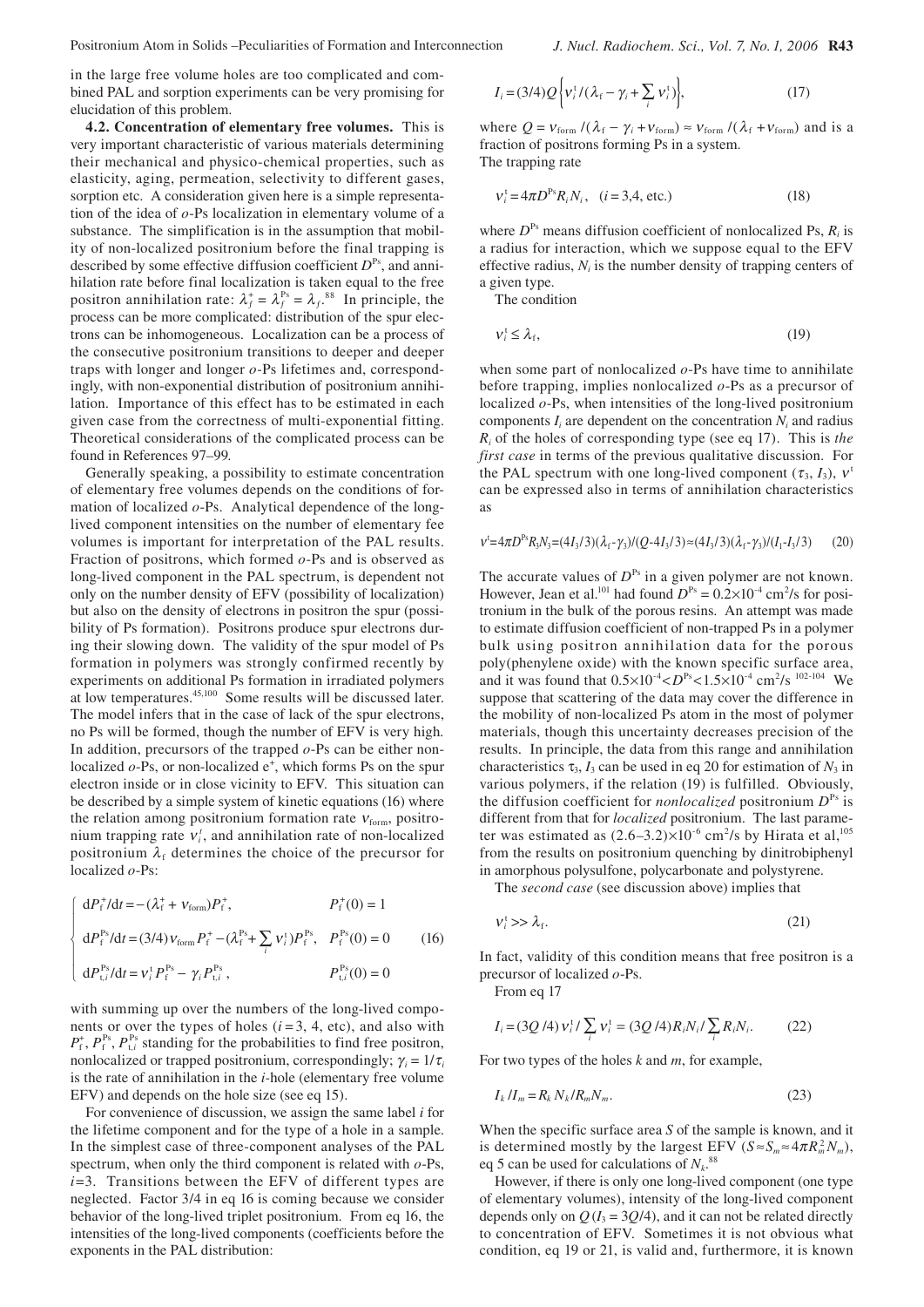that *I*3, the only long-lived component in a system, can be influenced by the positron trapping with an acceptor, like polar carbonyl group. To avoid this uncertainty and to calculate the number density of free volume holes in this case, temperature dependence of  $o$ -Ps lifetime  $\tau_3$  below and above the glass-transition temperature  $T_g$  might be used.<sup>106,107</sup>

Let us consider the effect of temperature on the free volume characteristics of polymers. The coefficient of thermal expansion of the total volume  $\alpha$  can be written as

$$
\alpha = \alpha_h h + \alpha_b (1 - h), \tag{24}
$$

where *h* is fractional free or hole volume  $(V_h/V)$ ,  $\alpha_i$  are thermal expansion coefficients of the holes (subscript "*h*") and of the bulk (subscript "*b*"). Hence,

$$
h = (\alpha - \alpha_b) / (\alpha_h - \alpha_b) \tag{25}
$$

Hristov et al.<sup>108</sup> had shown that eq 25 can be applied both in the temperature ranges  $T < T_g$  and  $T > T_g$ . Assuming also that *h* behaves continuously at  $T_g$  and  $\alpha_b$  ( $T < T_g$ ) =  $\alpha_b$  ( $T > T_g$ ), the value  $\alpha_b$  can be eliminated, and for  $T \rightarrow T_g$ 

$$
h_{g} = (\alpha_{r} - \alpha_{g})/(\alpha_{h,r} - \alpha_{h,g}).
$$
\n(26)

Parameters  $\alpha_r$  and  $\alpha_g$  (with subscripts "r" for rubber and "g" for the glass phases) are related to macroscopic volume while  $\alpha_{h,r}$  and  $\alpha_{h,g}$  describe behavior of the hole volumes.

Now, in the case when  $\alpha_r$  and  $\alpha_g$  for a given polymer are not known, the Simha-Boyer value  $(\alpha_r - \alpha_g)T_g \approx 0.113$  may be used. $109$ 

$$
h_{g} = 0.113 / \{T_{g}(\alpha_{h,r} - \alpha_{h,g})\},\tag{27}
$$

and the fractional free volume  $h<sub>g</sub>$  at  $T=T<sub>g</sub>$  can be found from eq 27 using only positron annihilation data. From  $h<sub>g</sub> = v<sub>g</sub> N<sub>g</sub>$  we estimate the number density of holes  $N_g = h_g / v_g$  at this temperature. It seems to have been demonstrated now<sup>106</sup> that in the amorphous phase the hole volume fraction  $h(T)$  is controlled mainly by the temperature dependence of the mean hole volume  $v_a$ , and the proportional constant, that is the number *N* of holes per cm<sup>3</sup>, does not depend much on temperature, i.e.  $h(T) = Nv_a(T)$  so that  $N \cong N_r \cong N_g$ . Further testing of this assumption may be in so called pressure-volume-temperature (PVT) experiments. $^{110}$ 

**4.3. Typical examples.** Calculations using eq 27 can be illustrated on example of some polyimides, particularly PI189 and PI304.<sup>111</sup> This example is interesting since in many polymers, as it will be seen below, initial structure is not stable and irreversibly changing under influence of the temperature. This is shown in Figure 7 for PI189. Only on the second cycle of heating above glass transition temperature  $T<sub>g</sub>=165$  °C temperature dependence of annihilation characteristics becomes, what we shall call, "regular" (Figure 8) and corresponding to linear variations of the elementary volumes of the free volume elements below  $(v_{h,g})$ and above  $(v_{h,r})$   $T_g$  (Figure 9). These volumes were found from the hole radius  $R_3$  ( $o$ -Ps lifetimes  $\tau_3$ ). The dependence shown in Figure 9 makes it possible to determine thermal expansion coefficients of holes occupied by Ps in the rubbery (r) and glassy (g) phases.

$$
\alpha_{h,r} = (1/v_{h,r})dv_{h,r}/dT = 95.5 \times 10^{-4} \text{ K}^{-1},\n\alpha_{h,g} = (1/v_{h,g})dv_{h,g}/dT = 3.9 \times 10^{-4} \text{ K}^{-1}.
$$
\n(28)

Naturally,  $\alpha_{h,g} \ll \alpha_{h,r}$ . According to positron annihilation data,  $T<sub>g</sub>$  for PI189 is readily found from the crossing point of the slopes for the glass and rubber phases. It comes equal to 160 ˚C, which is in agreement with literature. Combination of eqs 27 and 28 gives  $h_g = 3.35\%$ , and at the glass transition tempera-



**Figure 7.** Variation of annihilation characteristics  $I_3$ ,  $\tau_3$  in PI189 as function of the time of measurements (temperature) for the two cycles of measurements (20 °C→200 °C→20 °C). Each point corresponds to two hours of measurements and to variation of sample temperature by 5 ˚C. Non-regularity is seen between 125 and 165 ˚C.



**Figure 8.** Dependence of  $I_3$ ,  $\tau_3$  on temperature for PI189. Heating stage of the second cycle (20 °C $\rightarrow$ 200 °C).



**Figure 9.** Effect of temperature on the hole volume  $v_h$  in PI189 calculated using the data from Figure 7 and equation eq 17.<sup>8</sup>

ture  $N_g = h_g / v_g = 0.44 \times 10^{27} \text{m}^3$ . For comparison, according to Reference 106, similar approach gives for PE and PTFE  $0.73\times10^{27}$  m<sup>-3</sup> and  $0.36\times10^{27}$  m<sup>-3</sup>, respectively.

The case represented by eq 23 can be illustrated on example of polymers with highly developed free volume and specific surface, cross-linked polystyrenes<sup>96</sup> (Table 4, see also sec. 4.1). Effective radius of the voids is readily found from eq 15, and for LPS-150X, for example,  $R_3 = 2-3 \text{ Å}, R_4 = 5 \text{ Å}, R_5 = 15 \text{ Å}.$  Since  $R_5$  is essentially larger than  $R_3$  and  $R_4$ , density  $\rho$ , specific sur-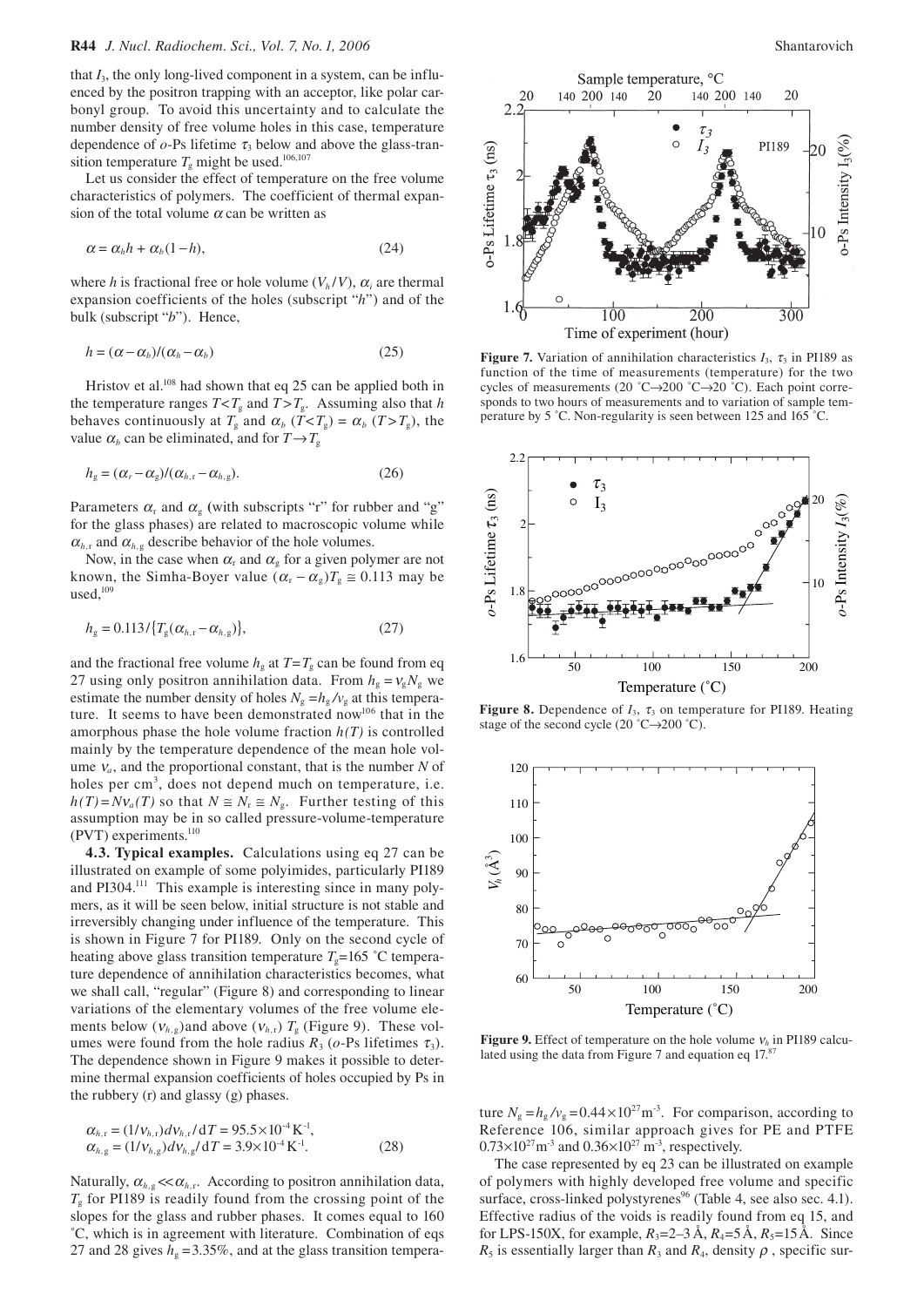**TABLE 4:** Annihilation characteristics  $τ_i$ ,  $I_i$  at room temperature, specific surface  $S_L$  and  $S_{BET}$ , density  $ρ$  and the largest **radius of nanopores** *R***5 sensed by positronium in some of the cross-linked polystyrenes**

| substance                | $\tau_{3}$ , ns<br>$I_3$ , %       | $\tau_4$ , ns<br>$I_4, \%$         | $\tau_{5}$ , ns<br>$I_5$ , %         | $R_5$ , $\AA$ | $\rho$ , g/cm <sup>3</sup> | $S_L$ , m <sup>2</sup> /g | $S_{\text{BET}}$ , m <sup>2</sup> /g |
|--------------------------|------------------------------------|------------------------------------|--------------------------------------|---------------|----------------------------|---------------------------|--------------------------------------|
| $CPS(0.3)$ -100E, vac    | $1.23 \pm 0.05$<br>$6.76 \pm 0.24$ | $5.58 \pm 0.11$<br>$7.67 \pm 0.10$ | $39.49 \pm 0.28$<br>$15.00 \pm 0.06$ | 13            | 0.76                       | 1000                      | 718                                  |
| $CPS(0.3) - 150E$ , vac  | $1.69 \pm 0.15$<br>$7.27 \pm 0.37$ | $5.31 \pm 0.32$<br>$8.33 \pm 0.33$ | $16.56\pm0.33$<br>$9.52 \pm 0.33$    | 8             | 0.71                       | 1200                      | 972                                  |
| $CPS(0.3) - 150E$ , nitr | $1.84 \pm 0.15$<br>$5.69 \pm 0.27$ | $6.81 \pm 0.34$<br>$8.25 \pm 0.22$ | $21.58 \pm 0.42$<br>$10.33 \pm 0.32$ | 10            |                            |                           |                                      |
| LPS150X, vac             | $1.23 \pm 0.06$<br>$5.47 \pm 0.22$ | $6.12 \pm 0.17$<br>$5.20 \pm 0.09$ | $52.13 \pm 0.24$<br>$29.29 \pm 0.06$ | 15            | 0.60                       | 1600                      | 965                                  |

face *S*, and fractional free volume of the porous samples  $V_f$  is determined mostly by the largest voids  $(R_5)$ .

$$
V_{\rm f} = (\rho_{\rm Ps} - \rho_{\rm 150})/\rho_{\rm Ps} = 0.429
$$
;  $N_{\rm 5} = 3V_{\rm f}/4\pi R_5^3 = 3 \times 10^{19} \text{cm}^{-3}$  (29)

Correspondingly, from eq 23 for LPS150X  $N_4$ =1.45×10<sup>19</sup>cm<sup>-3</sup> and  $N_3 = 3.36 \times 10^{19} \text{cm}^3$ . Along with results of five-term analyses of the PAL spectra, largest hole radius  $R_5$  and density  $\rho$ , Table 4 contains also specific surface area determined from thermal desorption of argon and using Langmuir formula  $(S_L)$ and also from nitrogen sorption measurements  $(S<sub>BET</sub>)$  combined with BET theory.<sup>89</sup> Estimation of  $N_5$  from the equation  $N_5 = S_L/$  $4\pi R_5^2$  gives about the same value as in eq 29. On the other hand, BET theory and Kelvin equation,<sup>89</sup> applied to data on nitrogen sorption makes it possible to obtain size distribution of EFV in samples from Table 4 shown in Figures 10 and 11 at  $R > 10 \text{ Å}$ . Remarkably, PAL estimation  $R_5 = 15 \text{ Å}$  is just in a middle of this distribution. Integration of the distribution for LPS150X in the vicinity of  $R_5=15$  Å gives concentration of voids  $2.5 \times 10^{19}$  cm<sup>-3</sup> which corresponds to the estimation given above. Thus, combined application of PAL and BET techniques mutually confirms obtained results and extends the ranges of the pore diagnostics in polymers.

**4.4. Effect of low-temperature Ps formation.** Low-temperature positronium formation in polymer is known since nineties.<sup>45,112-117</sup> Not referring to all publication, we wanted to mention some ideas important for understanding of this effect, since it came out to be useful in the polymer structure investigations. The authors<sup>114</sup> suggested a qualitative explanation of additional Ps formation by interaction of positrons with weakly bound electrons, produced by preliminary  $\gamma$ -irradiation or by irradiation during the positron annihilation experiment and localized at low temperature. Simple quantitative consideration of this effect for PE and PMMA polymers was given in Reference 116 on the bases of the same system of kinetic equations, eq 16. The only difference is in the zero moment condition in the equation for positrons:  $P_f^+(0) = 1-Q$ , where *Q* is a fraction of the positronium formed in a polymer without  $\gamma$ -irradiation. The rest of the positrons (1<sup>−</sup> *Q*) escape from the spur and have a chance to form Ps on the trapped electrons. The solution of the corrected system of eq 16 gives an increase in  $I_3$ ,  $\Delta I_3$  due to additional Ps formation on the trapped electrons:

$$
\Delta I_3 = (3/4)(1-Q)\nu_{\text{form}}(\lambda_f + \nu_{\text{form}} - \gamma_3)^{-1}\nu_T(\lambda_f + \nu_T - \gamma_3)^{-1} = (3/4)(1-Q)AB,
$$
\n(30)

where  $B = v_T(\lambda_f + v_T - \gamma_3)^{-1}$  and meaning of *A* is obvious from eq 30;  $v_{\text{form}} = 4\pi D_f^* R N_e = k_{\text{form}} N_e$  and  $v_T = 4\pi D_f^{\text{Ps}} R_3 N_3$ . Parameters  $D_f^*$  and  $D_f^{Ps}$  are diffusion coefficients of free e<sup>+</sup> and Ps, correspondingly;  $R$  is effective radius for interaction of  $e^+$  and trapped electron, and  $R_3$  describes effective size of the trapping center.



**Figure 10.** Size-distribution of pores in cross-linked polystyrenes from Table 4 obtained from incremental pore area data (BET).<sup>9</sup>



**Figure 11.** Distance between pores, calculated from the data shown in Figure 9.9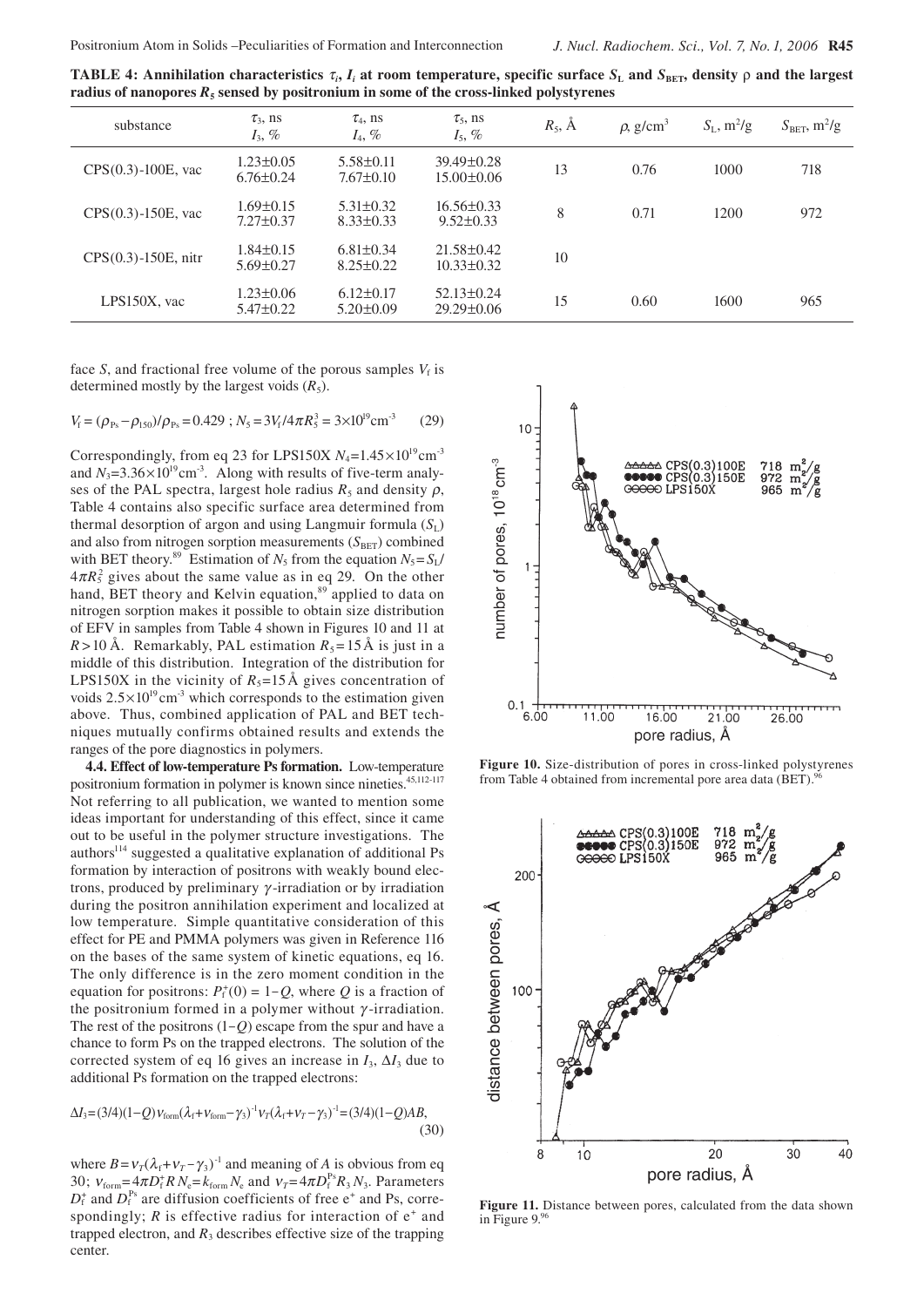It becomes obvious that fitting of eq 30 to experimental points for PE<sup>114</sup> is possible only with  $k_{\text{form}}$ (PE) =  $v_{\text{form}}/N_e$  =10<sup>-7</sup> cm<sup>3</sup>/s and  $v_T$   $>> \lambda_f$ , i.e. *B* = 1 (Figure 12). A description of the PMMA results for the highest  $N_e = 2 \times 10^{17}$  cm<sup>-3 114</sup> is possible by suggesting the two following alternatives:

(a)  $v_T >> \lambda_f$ , B=1,  $k_{form}$ (PMMA) = (1/50) $k_{form}$ (PE) = 0.24×10<sup>-8</sup>cm<sup>3</sup>/s. The last ratio probably means that  $D_f^+(PMMA) = (1/50)D_f^+(PE)$ . The diffusion coefficient for PE at 30 K is known to be about  $0.1 \text{ cm}^2/\text{s}$ .<sup>118</sup> Therefore, the positron diffusion coefficient at  $30 \text{ K}$  in PMMA is about  $0.002 \text{ cm}^2/\text{s}$ . This result corresponds to recently published data.<sup>119</sup>

(b)  $v_T$  and  $\lambda_f$  are comparable. Fitting to the highest value of  $\Delta I_3$  gives the probability of Ps trapping *B* = 0.2, if the rate constant of Ps formation on the trapped electrons in PE and PMMA are roughly the same:  $k_{form}$ (PMMA) =  $k_{form}$ (PE)=10<sup>-7</sup>  $\text{cm}^3/\text{s}$ .



**Figure 12.** Additional intensity  $\Delta I_3$  of the longest lifetime component in PE as a function of the trapped electron density.114 The dependence is described (solid line) by eq 30 with  $k_{form}$ (PE)= $1.2 \times 10^{-7}$  cm<sup>3</sup>/s and *B* =1. The dashed line here and in Figure 13 shows linear dependence for comparison.



**Figure 13.** Additional long-lived component intensity ∆*I*3 as a function of the trapped electron density<sup>114</sup> in PMMA. Solid curves correspond to different sets of parameters in eq 30.

 $k_{\text{form}}(\text{PMMA}) = k_{\text{form}}(\text{PE}) = 1.2 \times 10^{-7} \text{cm}^3/\text{s}, B = 0.21 \text{ or } k_{\text{form}}(\text{PMMA}) = (1/\text{NMA})$ 50) $k_{\text{form}}$ (PE)=0.24×10<sup>-8</sup>cm<sup>3</sup>/s and *B*=1.

A comparison of calculated dependences for the two cases mentioned above is given in Figure 13.

We have to conclude that for PMMA**,** just as for PE**,** the alternative (a) gives a much better description of the whole set of points $114$  than the alternative (b). And this is the first direct argument in favor of the point of view that in such polymers as PE and PMMA all *o*-Ps atoms are probably trapped before annihilation  $(B = 1)$ . It means that in such cases  $I_3$  is dependent mostly on the probability of Ps formation in a substance *Q* but not on the number of the trapping sites  $N_3$ , since the number of Ps traps is too high  $(v_7>>\lambda_f)$ . Further experiments of this type could be useful. In the scope of the further study of the mechanism of Ps formation on the trapped electrons, a comparison of the observed effect with results on thermo-stimulated luminescence (TSL**)** for the same samples at low temperatures was suggested in Reference 116. In agreement with the described results, integral TSL intensity (Figure 14) for PE is much higher than for PMMA, since both effects, additional Ps formation and TSL are determined by the amount and stability of the weakly bound electrons.

**4.5. Some cases when free Ps trapping rate and annihilation rate are comparable.** It follows from the previous section that in PE and in PMMA most of *o*-Ps atoms are trapped before annihilation (relation 21 from sec. 4.2 is fulfilled). How typical is this situation for solid substances, and are there any cases when some of *o*-Ps atoms have chance to annihilate before final localization (relation 19 in sec. 4.2)? The problem with polymers will be discussed below. However some examples can be found now among solid organic substances. In solid biphenyl for example,  $o$ -Ps intensity  $I_3$  decreases to zero at pressure about  $10^8$  Pa.<sup>120,121</sup> Probably, due to compression, elementary free volume size is reduced below the value, when the quantum level for positronium in the well can exist. In other words, *o*-Ps is not localized before annihilation.

Another example is found among highly dispersed polycrystalline oxides and salts of metals.122 Hydroxyapatite  $Ca_{10}(PO_4)_6(OH)_2$ , vaterite CaCO<sub>3</sub> and also CaSO<sub>4</sub> and Al<sub>2</sub>O<sub>3</sub> are the materials where the intensity of extremely long (20–60 ns) lifetime component of relatively low intensity depends not only on the probability of *o*-Ps formation inside of the microcrystallite, but also on the probability of this atom to diffuse to micro-crystallite surface and to localize inside of the intercrystallite space. It was seen from the fact that increase of the effective size of crystallites after annealing was found to inhibit long-lived *o*-Ps component because this enlargement prevents positronium localization. Experiments<sup>122</sup> are interesting also by comparison of positron annihilation and sorption data. As



**Figure 14.** Integral intensity of the TSL curves for PE (A) and PMMA (B). Both curves are represented in the same relative scale.<sup>116</sup>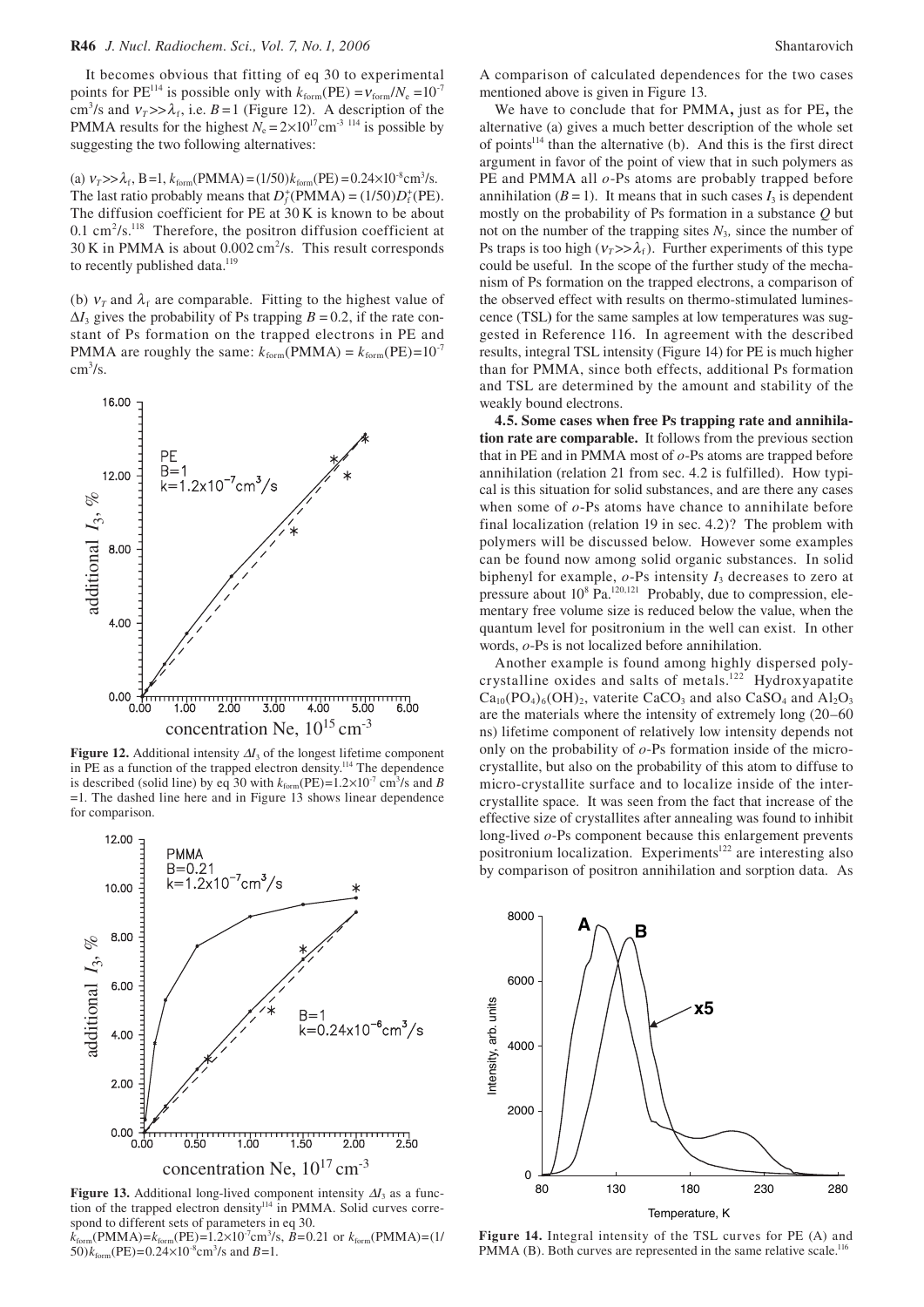it was discussed above for cross-linked polystyrenes, data on low-temperature nitrogen sorption enable calculation of sizedistribution of elementary free volumes in a system. This distribution for vaterite is shown in Figure 15. Lifetime measurements indicate that positronium is sensitive only to the left part of this distribution: experimental lifetime of localized positronium  $\tau_4 = 22.87 \pm 2.36$  ns corresponds to pore radius *R*≈10 Å and number density of free volume holes (intercrystillite spaces)  $N_4=(2-3)\times10^{16}$  cm<sup>-3</sup>. This concentration gives average distance between inter-crystallite spaces  $\sqrt[3]{1/N}$  attainable for positronium atom (see also Figure 11) and, correspondingly, positronium diffusion length *L*. In the result, diffusion coefficient  $D_{\text{cryst}}^{\text{Ps}} = L^2 / \tau$  of non-localized Ps in a crystallite can be found  $0.4 \times 10^{-1}$  cm<sup>2</sup>/s. Amorphization leads to strong decrease of positronium mobility. Comparison of the results of sorption experiments in polymer glasses (Figures 5 and 10) and crystallites (Figure 15) show that in disordered structures positronium is three orders of magnitude less sensitive. It is trapped by pores having three orders of magnitude higher concentration (about  $3\times10^{19}$  cm<sup>-3</sup>). This means three orders of magnitude lower mobility  $(D_{\text{grass}}^{\text{Ps}} = 0.4 \times 10^{-4} \text{ cm}^2/\text{s})$ . These values and eq 20 give, for example, in polycrystalline  $\alpha$ -Al<sub>2</sub>O<sub>3</sub>  $N_4$ =1.14×10<sup>16</sup> cm<sup>-3</sup> for the number density of inter-crystallite spaces and  $N_3=9.7\times10^{19}$  cm<sup>-3</sup> in amorphous Al<sub>2</sub>O<sub>3</sub> for the number density of defects.

### **5. Polymer structure as seen by positron annihilation**

**5.1. Structural transitions.** A study of temperature dependence of annihilation characteristics (and low-temperature Ps formation) became a useful instrument for investigations of structural transitions in polymers. The intermolecular spaces available for localizing positronium are situated mostly in the amorphous regions and crystalline-amorphous interfaces. Generally, a transition of a polymer from one state to another is accompanied by changes in thermal expansion coefficient of the material, which influences directly the thermal expansion coefficient of the free volume holes. Consequently, by investigating the lifetime changes as a function of temperature, the transitions could be observed. As soon as polymer segmental motion, which is frozen at low temperature, commences by heating polymer samples above the relaxation temperature, the shallow potentials are smeared out. Then the trapped electrons in shallow potentials are excited, resulting in the reduction of the amount of electrons available for Ps formation. Hence, this contributes to the decrease in the Ps formation. In such a way,



**Figure 15.** Size-distribution of elementary free volumes (inter-crystallite sites) in vaterite  $(CaCO<sub>3</sub>)$  polycrystal obtained from low-temperature sorption isothermof nitrogen gas (Brunauer-Emmett-Teller BET method).<sup>122</sup>

by monitoring the *o*-Ps intensity, an onset of a new motion of some parts of the polymer-chain below the glass-transition temperature could be detected in polypropylene (see Figure 16 <sup>95</sup>). When the temperature of measurements is higher than  $T_{\rm g}$ , the polymer is in rubbery state, and large molecules in the amorphous regions can move like in viscous liquid, and Ps probe manifests its nature simultaneously to be a seeker and a digger of free volume holes, and could expand additionally the free-volume hole where it is localized. As the temperature increases, and, due to thermal expansion, more and more freevolume holes become available for localization of Ps, sharp increase of the  $o$ -Ps intensity  $I_3$  is observed (Figure 16). In this way, structural transformations in PP were observed. The identification of transition and relaxation temperatures can be done according Krevelen and Hoftyzer<sup>123</sup>:  $T_{\gamma}$ :  $\gamma$  relaxation, rotation of the methyl group,  $T_\beta$ :  $\beta$  relaxatrion, motion of very small section of polymer chain,  $T<sub>g</sub>$ : glass transition (lower), main chain local motionwhich arise from purely amorphous material,  $T_{\text{su}}$ : second (upper) glass transition, main chain local motion which arises from amorphous material which is under restraint due to the vicinity of crystallites,  $T_{\alpha c}$ : premelting transition, hindered rotation of polymer chains inside the folded crystals, and  $T_m$ : melting point. It is very difficult to estimate precisely the error of determination of the corresponding values, but it is probably not higher than 5 K.

**5.2. Heterogeneity of polymeric systems.** Elastic and glassy polymers are normally considered as homogeneous disordered materials with unimodal (statistical) distribution of elementary free volumes. In this paragraph, we discuss results of PAL measurements for a number of elastic and glassy polymers, where observations of the two long-lived *o*-Ps components in the PAL spectra and irregular (nonlinear, see sec. 4.3) variations of annihilation characteristics in the vicinity of glass transition temperature reveal structural heterogeneity of these systems. The conclusion is confirmed by measurements of TSL, thermo-mechanics and mobility of penetranrs.

Elementary free volumes, the carriers of the free volume in materials, are very important characteristic of the matter, determining such properties as permeability, swelling ability, selectivity, mechanical strength, etc. It is generally accepted to consider polymers in glassy and elastic states as homogeneous disordered materials with unimodal, statistical distribution of elementary free volumes. Positron annihilation lifetime measurements give a chance to check this point of view. If size distribution of elementary free volumes is one-centered (only one average effective radius), PAL distribution, analyzed with the known mathematical programs PATFIT or MELT, will include only one long-lived (several nanoseconds) *o*-Ps component. Observation of two or more long-lived components in a



**Figure 16.** *o*-Ps lifetime and intensity versus temperature for polypropylene.<sup>95</sup> *T<sub>γ</sub>*: γ-relaxation temperature, *T<sub>β</sub>*: β-relaxation, *T<sub>g</sub>*: glass transition (lower),  $T_{gu}$ : glass transition (upper),  $T_{ac}$ : pre-melting transition,  $T_m$ : melting point.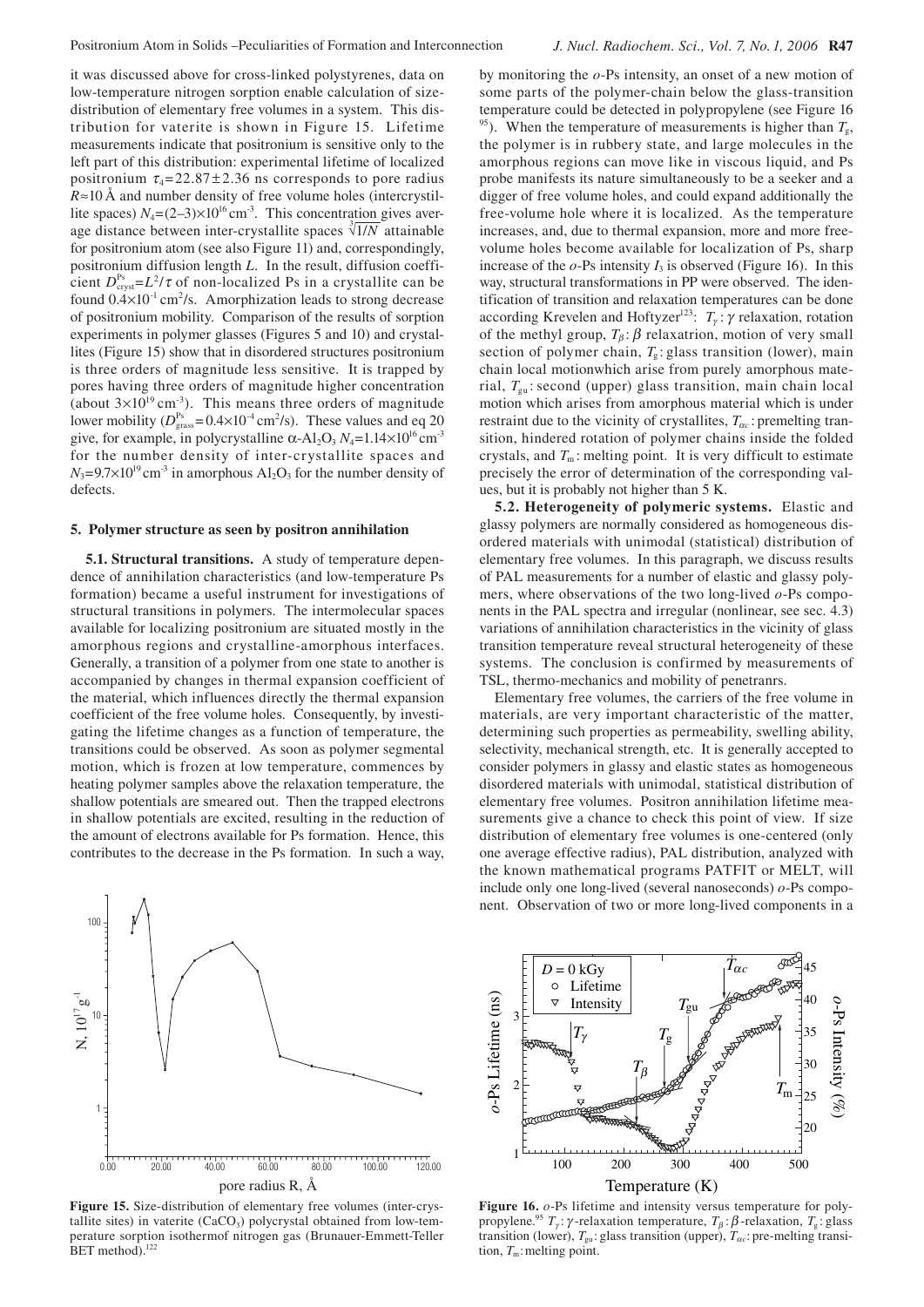rubber or polymer glass would mean inhomogeneity of corresponding material. However the number of the long-lived Ps components is not obvious sometimes. Thus, it was demonstrated recently<sup>124,125</sup> that, in the cases of small (about 2 ns) difference between two lifetimes or between two peaks in the probability density function of positron annihilation with a given lifetime (obtained from the MELT program), the splitting can be an "artefact", i.e. a result of incorrect mathematical treatment (deconvolution) of experimental non-exponential lifetime distribution of positron annihilation. Nevertheless, we are interested in revealing heterogeneity of amorphous polymers in principle. Therefore, we concentrate here on the PALS data for a number of polymers, such as polyisobutylene, polybutadiene, synthetic rubbers, cross-linked polystyrene, where observation of the two long-lived positronium components in the spectrum (bi-central distribution) corresponds to the signs of heterogeneity of these compounds, obtained by supplementary techniques, such as TSL, X-ray scattering, mobility of the marker, thermo-mechanics and demonstrates heterogeneity of these materials. Being considered together, the experimental results corroborate the idea of heterogeneity of some of the studied structures.

*Cross-linked polystyrene.* Typical probability density function of different positronium lifetimes in the cross-linked networks CPS200E and LPS200X (References 96 and 126, see also sec. 4.1) is given in Figure 17. Three groups of lifetimes (three effective sizes of EFV) are clearly resolved:  $\tau_3 = 1.5$  ns with the intensity  $I_3 = 2.3\%$ ;  $\tau_4 = 7.4$  ns and  $I_4 = 2.8\%$ ;  $\tau_5 = 73$  ns and  $I_5$ =32%. According to eq 15, these lifetimes correspond to the following effective radius of the free volumes:  $R_3 = 2-3$  Å,  $R_4$ = 6 Å and  $R_5$ = 20 Å. On the other hand, mechanical tests



**Figure 17.** Probability density function of positron annihilation with a given lifetime (MELT results) for hyper-cross-linked polystyrene network96,125 at different temperatures (*RT* and 35 K).

(under compression) were performed for such super-crosslinked polystyrenes (CPS(0.3)100E and CPS(0.3)200E) fully swollen in water and kept at different temperatures.<sup>127</sup> The derivative (d*h*/d*T*) of the spherical bead diameter *h* at different temperatures and given pressure is shown in Figure 18. Curves 1 and 2 are related to mentioned swollen polystyrenes and curve 3 for the dry CPS(0.3)100E is reproduced for comparison. Curve 4 related to the pure ice, obtained by crystallization of water onto a quartz plate at -150–100 °C. At least two peaks d*h*/d*T* are clearly seen for each sample at the same temperatures. It seems reasonable that these peaks correspond to different plastification effects of water in free volumes, characterized by inhomogeneous size-distribution and measured for the first time by positron annihilation technique.

*Rubbers.* We suggest to consider reliable measurement of the two long-lived *o-*Ps components as an argument in favor of heterogeneity of amorphous polymers. This point is illustrated on example of polymer rubbers. Table 5 contains the longestlived positronium components obtained from the PATFIT unconstrained four-component analyses of PAL spectra for the rubbers. Left part of the Table 5 includes materials described well in terms of the two long-lived *o*-Ps components. This description gives better fitting and characteristics of the components have a good precision. In the right part of the Table 5, there are materials for which description in terms of the two long lifetimes is not necessary: uncertainty of the longest lifetime intensity is too high. Therefore, in the frames of the previous discussion, positron annihilation method considers the following group of substances as heterogeneous systems: *cis-*1,4-polybutadiene (*cis*-1,4-PB); polyisobutylene (PIB), i.e. a copolymer of isobutylene and isoprene; polybutadiene (SKB);



**Figure 18.** Derivative thermo-mechanical curves d*h/*d*T* for spherical beads of the hyper-cross-linked polystyrene CPS(0.3)100E (**1**) and also for this polymer (**2**) and CPS(0.3)200E (**3**) fully swollen in water, and (4) ice on a quartz plate, crystallization at  $-150-100^{\circ}$ C.<sup>127</sup>

**TABLE 5: Longest-lived** *o***-Ps components obtained from the PATFIT unconstrained four-component analyses for a number of rubbers**

| Inhomogeneous structure  |                                    |                                     | Homogeneous structure |                            |                            |
|--------------------------|------------------------------------|-------------------------------------|-----------------------|----------------------------|----------------------------|
| Substance                | $\tau_3$ , ns<br>$I_3$ , %         | $\tau_4$ , ns<br>$I_4, \%$          | Substance             | $\tau_3$ , ns<br>$I_3$ , % | $\tau_4$ , ns<br>$I_4, \%$ |
| <b>PIB</b>               | $1.59 \pm 0.11$                    | $2.68 \pm 0.12$                     | BNKS-40               | $1.66 \pm 0.60$            | $2.51 \pm 0.29$            |
| $\varphi = 50\%$         | $18.66\pm2.67$                     | $13.67 \pm 2.97$                    | $\phi = 31\%$         | $8.33\pm 6.68$             | $11.0\pm8.09$              |
| <b>PIB, 180C</b>         | $1.51 \pm 0.22$                    | $2.55\pm0.15$                       | BNKS-40               | $1.95 \pm 0.10$            | $3.95 \pm 1.0$             |
| annealed                 | $11.90 \pm 2.47$                   | $11.42 \pm 3.41$                    | Ann. $90C$            | $14.17\pm0.52$             | $0.93 \pm 0.87$            |
| cis 1.4 PB               | $1.29 \pm 0.59$                    | $2.66\pm0.05$                       | PI                    | $2.28 \pm 1.06$            | $3.01 \pm 0.39$            |
| $\phi = 13\%$            | $4.54 \pm 1.50$                    | $24.50 \pm 1.85$                    | $\varphi = 25\%$      | $10.09 \pm 25.02$          | $23.28 \pm 25.62$          |
| <b>SKB</b>               | $1.59 \pm 0.48$                    | $2.95 \pm 0.11$                     | BNKS-28               | $2.02\pm0.16$              | $3.54 \pm 0.70$            |
| $\phi = 69\%$            | $6.80 \pm 1.88$                    | $17.43 \pm 2.99$                    | $\varphi = 47\%$      | $13.8 \pm 1.6$             | $2.24 \pm 2.05$            |
| BNKS-18<br>$\phi = 37\%$ | $1.65 \pm 0.39$<br>$7.00 \pm 2.27$ | $2.82 \pm 0.17$<br>$10.25 \pm 3.09$ |                       |                            |                            |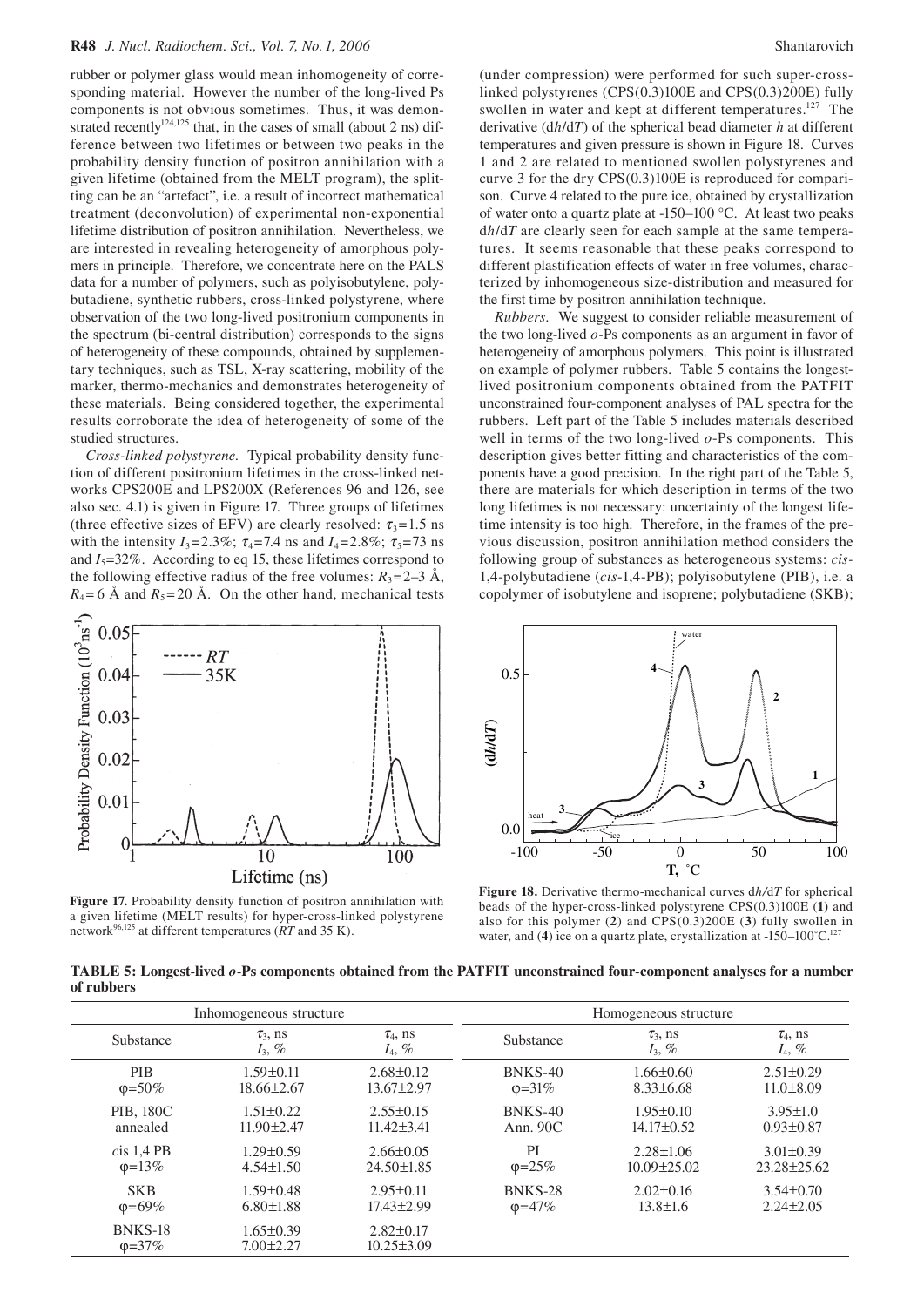a copolymer of acrylonitrile (*x*) and butadiene (1-*x*) (BNKS) with  $x=18\%$ . This conclusion is confirmed using TSL technique. According to this method, materials from the left side of the Table 5 have two glass-transition temperatures: 174/177 K for *cis*-1,4-PB; 230/233 K for PIB; 210/225 K for SKB, and 226/246 K for BNKS (18%). Figure 19 gives a typical example of  $T<sub>g</sub>$  splitting in BNKS (18%) compared to BNKS(28%) and BNKS(40%). In addition, heterogeneity of *cis*-1,4-PB was revealed with so called mobility (penetration) technique by measuring variations of permeation activation energy  $E<sub>D</sub>$  of penetrant with temperature. Thus, for the penetrant diphenylguanidine (DPhG), this variation (from 32.3 to 57.4 kJ/M) was found above  $T_g$  at 65 °C. This increase of  $E_D$  with heating is not expected in the frames of simple free volume model for homogeneous structure and can be related with the increase of the volume content  $\varphi$  (Table 5) of the ordered sites of smaller permeation, i.e. in fact, by phase transformation of the inhomogeneous rubber structure.

*Polystyrene.* Examples of temperature dependence of positronium annihilation characteristics in polystyrene (PS) samples with different molecular weights  $MW=3.6\times10^3$  and  $8\times10^5$ are shown in Figures 20 and 21. Irregular variation of intensity  $I_3$  of the long-lived Ps component in PS (MW=3.6x10<sup>3</sup>, Figure 20) on heating above  $T_g$  (well defined by the typical bending of  $\tau_3$  at 75 °C) correspond to structural transformations of the rubber in this temperature range. For PS with  $MW = 8 \times 10^5$  (Figure 21), irregular variations of the both annihilation characteristics



**Figure 19.** Results of TSL studies of BNKS.Integral intensity of TSL spectra as function of sample temperature. Typical example of  $T<sub>g</sub>$ splitting (two peaks in the intensity curve) for BNKS(18%), compared to BNKS(28%) and BNKS(40%), illustrating in-homogeneity of BNKS(18%) structure.<sup>127</sup>



**Figure 20.** Variation of the positronium annihilation characteristics in polystyrene (MW=3.6×10<sup>3</sup>,  $T_g$ =75 °C) on heating from *RT* to 180 ˚C. Irregular (nolinear, compare with Figure 8) variations of *o*-Ps intensity manifest structural transformations of the polymer above  $T<sub>g</sub>$ .

 $(\tau_3$  and  $I_3$ ) were found, so that glass transition temperature even could not be determined from positron annihilation data. Obviously, this uncertainty infers inhomogeneity of the last polymer too. Both conclusions were confirmed using X-ray scattering.

*TFEMVE copolymer and poly(norbornen).* A dependence of the long positronium lifetime on temperature in the elastic copolymer of tetra-fluoro-ethylene and perfluoro-methyl-vinylether (TFEMVE) (Figure 22) demonstrates smeared glasstransition (slow transformation of the structure) between −20 and +60 ˚C. Similarly, in metathesis poly (norbornen) of a composition  $2(-\text{SiMe}_3)$ -PNB annihilation characteristics show complex variations of the structure between 50 and 170 ˚C (Figure 23) while listed  $T<sub>g</sub> = 167$  °C. We consider these results as an evidence of in-homogeneity of these two polymers too.



**Figure 21.** The same as in Figure 20, but for PS with  $MW=8\times10^{5.127}$ 



**Figure 22.** Temperature dependence of annihilation characteristics in TFEMVE.



**Figure 23.** Temperature dependence of annihilation characteristics for  $2(-SiMe_3)$ -PNB.<sup>127</sup>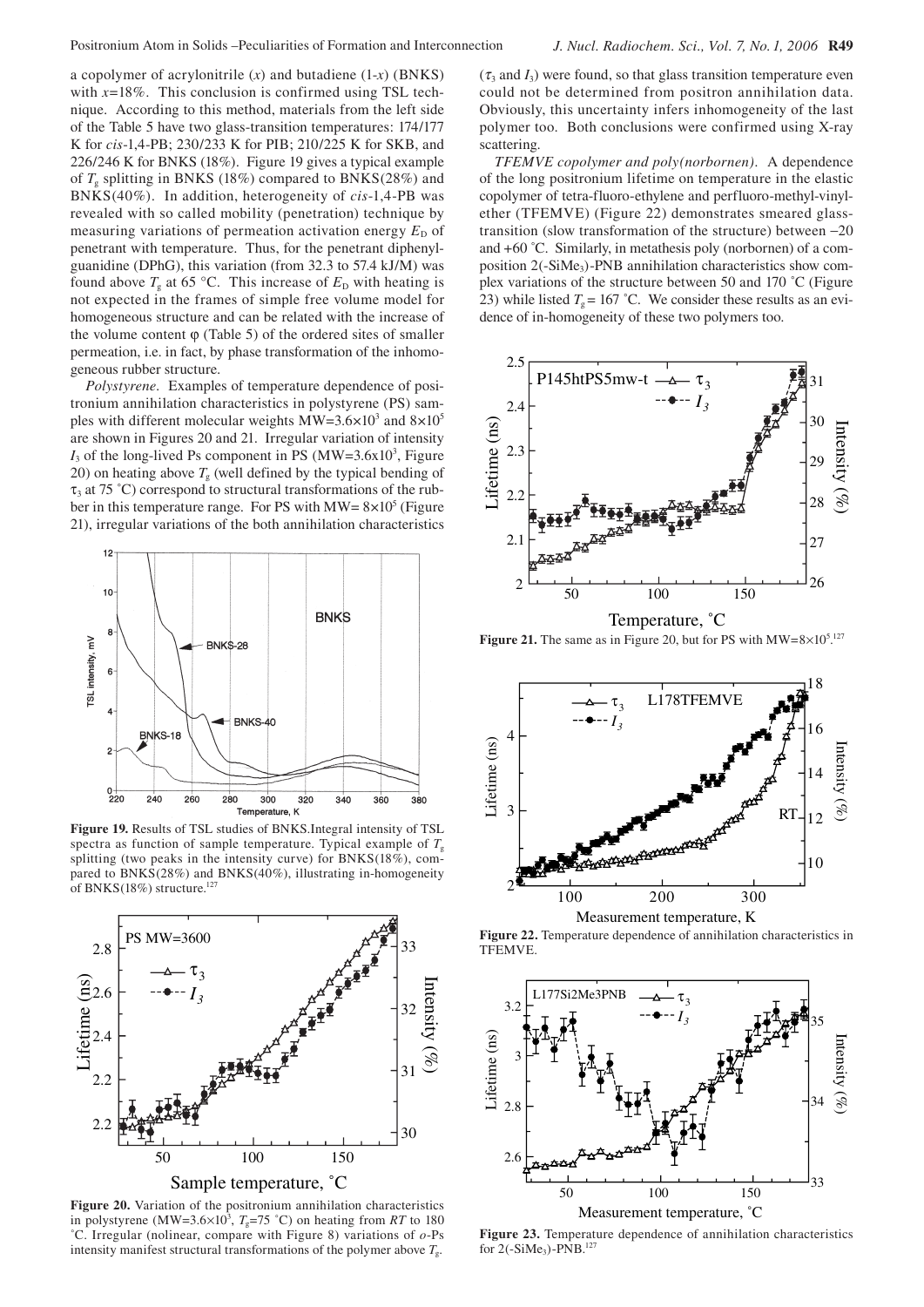**5.3. Relaxation effects in polymer glasses.** As we have seen from the previous section, PAL investigations show that many polymer glasses and rubbers may be inhomogeneous. This point of view is in agreement with one of the modern concepts of the glass structure, according to which amorphous polymers are characterized by long-lived fluctuations of density of a size about 300–2000  $\AA$ <sup>128</sup> These fluctuations are responsible for super-slow λ-relaxation processes observed by dynamic mechanical spectroscopy technique above  $T<sub>g</sub>$ . Figure  $24^{128}$  illustrates this point of view by the temperature dependence of internal friction, i.e. peaks on the curve of mechanical losses (logarithmic decrement ∆) at relaxation transition temperatures above  $T<sub>g</sub>$ . Obviously, such situation infers slow relaxation of amorphous material, and such effects have to be seen in PAL measurements. In positron annihilation experiments, effects of thermal expansion (without structural transformations) are normally seen as linear (regular) variations of orthopositronium annihilation characteristics (lifetime  $\tau_3$  and



**Figure 24.** Spectrum of internal friction in PMMA  $(MW=5\times10^5)$ ,  $T_g$ =122 °C).  $\Delta$  is logarithmic decrement of mechanical losses.<sup>128</sup>



Temperature (°C)

**Figure 25.** Temperature dependence of  $o$ -Ps lifetime  $\tau_3$  for polystyrene samples with different thermal treatment.<sup>129</sup>

intensity *I*3) and free volume parameters(see Figures 8 and 9). However, recent temperature-controlled experiments in polystyrene<sup>129</sup> revealed non-regular variations of these characteristics (minium in variations of  $I_3$  at 220–340 K), showing structural changes (Figure 25). The variations could not be reproduced in full scale in the repeating cycles of measurements with the same sample kept for some time above glass transition temperature. Therefore such effects can be called "vanishing" effects $^{130}$  and are explained probably by slow relaxation processes in a polymer glass described above. Particularly, differential scanning calorimetry (DSC) measurements<sup>131</sup> demonstrated the role of intramolecular relaxation associated with mobility of phenyl groups ( $\beta$ -transition). Obtained results illustrate complex, dependent on thermal history, inhomogeneous character of the glass structure. In fact, structure of some polymer glasses is changing continuously.

#### **6. Conclusion**

On example of positron annihilation studies, we have got a glimpse of a quite interesting area of research, which came into being at the junction of several disciplines: elementary-particle physics, solid-state physics, and chemical kinetics. Referring to a number of examples we have seen how the employment of modern facilities of nuclear physics makes it possible, on the one hand, to identify a specific formation, one of the new atoms, called positronium, to study its transformations; on the other hand, to obtain valuable information about the structure and chemical properties of substances from the influence of the medium on the transformations of positronium. Analysis of intrinsic characteristics of positronium and bound states of positrons and comparison of these characteristics with predictions are also of great interest as a check on several model concepts and calculating techniques.132

We were not able to go into details of experimental arrangements, results of measurements and theoretical interpretations for other new atoms. This could be a topic of another review. It seems however that with section "introduction to new atoms" this paper is showing to a newcomer a little more than one of the specific applications of the positron annihilation method. In principle, the data on each of the new atoms and their comparison make physical information more complete and enable obtaining new interesting conclusions. The bibliography contains references to special reviews and original works to which the reader is referred for more profound treatments of the issues covered. We hope, it is seen from the review that studies of the physics and chemistry of the positronium at this stage not only made it possible to formulate the principal underlying concepts, but also resulted in a quite promising method of probing into physical and chemical properties of matter. And much of the information is either inaccessible with other methods or is obtained much simpler.

Beyond doubt, further development of experimental techniques and the joint efforts of physicists and chemists will expand these possibilities.

#### **References**

- (1) B. A. Lambrecht, *Antimatter-Matter Interactions, Part 1*, BNL Rep. 50510, 1975.
- (2) J. Green and J. Lee, *Positrontum Chemistry,* Academic Press, 1964.
- (3) V. I. Goldanskii, *Physical Chemistry of Positron and Positronium,* Moscow, Nauka, 1968 (in Russian).
- (4) Topics in Current Physics 12. *Positrons in Solids*. ed. P. Hautojarvi, Springer-Verlag, Berlin-Heidelberg, New York, 1979.
- (5) O. E. Mogensen, *Positron Annihilation in Chemistry*, Springer-Verlag, Berlin-Heidelberg, New York, 1995.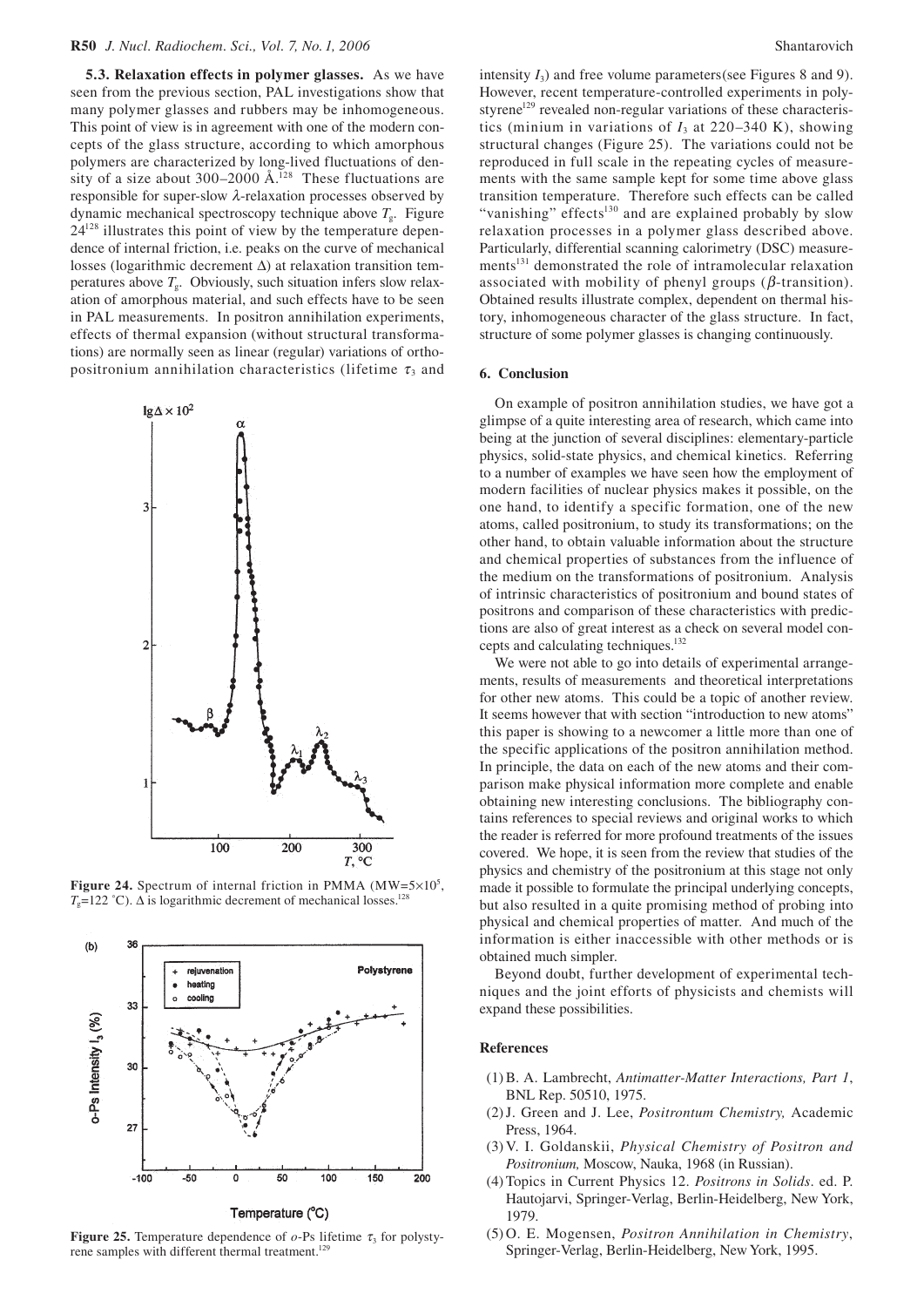- (6) *Principles and Applications of Positron and Positronium Chemistry*. eds. Y. C. Jean, P. E. Mallon, and D. M. Schrader. World Scientific. New Jersey, London, Singapore, Hong-Kong, 2003.
- (7) V. I. Goldanskii and V. G. Firsov*,* Ann. Rev. Phys. Chem. **22**, 209 (1971).
- (8) J. A. Merrigan, J. H. Green, and S. J. Tao, *Physical Methods in Chemistry,* Part III D, eds. A. Weissberger and B. Rossiter, John Wiley and Sons (1972), p501.
- (9) H. J. Ache, Angew. Chem. (Intern. Ed. ), **11**, 179 (1972).
- (10)J. H. Green, *Radiochemistry,* ed. A. G. Maddock, London, Butterwort (1972), p251.
- (11) B. N. West, Adv. Phys. **22**, 263 (1973).
- (12) V. I. Goldanskii and V. P*.* Shantarovich, *Modern Physics in Chemistry*, Vol. 1, eds. E. Fluck and V. I. Goldanskii, London, Academic Press (1976), p269.
- (13) B. Levay, At. Energ. Rev. **17**, 413 (1979).
- (14) *Positron and Muon Chemistry* Special Issue of *Radiation Physics and Chemistry*, ed. Y. Tabata, 1986.
- (15) J. Bartos, *Encyclopedia of Analytical Chemistry*. ed. R. A. Meyers, John Wiley & Sons, Chichester, 2000.
- (16) *Proc. 13th Int. Conf. Positron Annihilation (ICPA13)*, eds, T. Hyodo, Y. Kobayashi, Y. Nagashima, and M. Saito, Trans. Tech. Publications, 2004.
- (17) *8th Int. Workshop on Positron and Positronium Chemistry (PPC-8)*, 2005, to be published.
- (18) B. G. Hogg, G. M. Laidlaw, V. I. Goldanskii, and V. P. Shantarovich, At. Energ. Rev. **6**,149 (1968).
- (19) B. M. Singru, K. B, Lal, and S. J. Tao, At. Data Nucl. Data Tables, **17**, 2725 (1976); **20**, 465 (1977).
- (20) V. P. Shantarovich, J. Nuc. Radiochem. Sci. **2**, R23 (2001).
- (21) V. P. Shantarovich, T. Suzuki, and C. He, J. Radioanal. Nucl. Chem. **255**, 165 (2003).
- (22) A. Ore, Univ. Bergen Arb. Natur. Rekke, **2**, 1 (1949).
- (23) V. A. Onischuk and V. P. Shantarovich, Khim. Vysok. Energ. (High Energy Chem. Russ. ) **14**, 472 (1980).
- (24) A. Foglio Para and E. Lazzarini, J. Inorg. Nucl. Chem. **42**, 475 (1980).
- (25) O. E. Mogensen, J. Chem. Phys. **60**, 998 (1974).
- (26) V. M. Byakov, V. I. Goldanskii, and V. P. Shantarovich, Dokl. AN SSSR, **219**, 633 (1974).
- (27) S. J. Tao, Appl. Phys. **3**, 1 (1974).
- (28) S. J. Tao, Appl. Phys. **10**, 67 (1976).
- (29) O. A. Anisimov and Yu. N. Molin, Khim. Vysok. Energ. (High Energy Chem. Russ.) **9**, 541 (1975).
- (30) V. M. Byakov, Int. J. Radiat. Phys. Chem. **8**, 283 (1976).
- (31) *Handbook of Radiochemistry*, eds. T. Tabata, Y. Ito, and S. Tagawa. CRC Press, Boca Raton, New York, 1991.
- (32) Y. Ito, J. Radioanal. Nucl. Chem. **210**, 327 (1996).
- (33) Y. Ito, Mater. Sci. Forum **255–257**, 104 (1997).
- (34) P. Jansen, M. Eldrup, S. B. Jansen, and O. E. Mogensen, Chem. Phys. **10**, 303 (1975).
- (35) M. Eldrup, V. P. Shantarovich, and O. E. Mogensen, Chem. Phys. **11**, 129 (1975).
- (36) A. G. Maddock, J. Ch. Abbe, and A. Haessler, Chem. Phys. **17**, 343 (1976).
- (37) A. G. Maddock, J. Ch. Abbe, and A. Haessler, Chem. Phys. Lett. **47**, 314 (1977).
- (38) G. Duplatre, A. G. Maddock, J. Ch. Abbe, and A. Haessler, Chem. Phys. **28**, 433 (1978).
- (39) V. L. Bugaenko, V. M. Byakov, and V I. Grafutin, Radiat. Phys. Chem. **11**, 145 (1978).
- (40) V. M. Byakov, V. I. Grafutin, O. V. Koldaeva, and E. V. Minaichev, Radiochem. Radioanal. Lett. **54**, 283 (1982).
- (41) A. Bisi, G. Gambarini, and L. Zappa, Lett. Nuovo Cim. **31**, 58 (1981).
- (42) W. Brandt, Lett. Nuovo Cim. **33**, 409 (1982).
- (43) O. E. Mogeusen, Phys. Lett. A, **96A**, 250 (1983).
- (44) L. G. Aravin, V. I. Goldanskii, V. P. Shantarovich, and M.

K. Filimonov, Khim. Vysok Energ. (High Energy Chem. Russ.) **3**, 1287 (1984).

- (45) V. P. Shantarovich, T. Hirade, I. B. Kevdina, V. W. Gustov, and E. F. Oleinik, Acta Phys. Pol. **A99**, 497 (2001).
- (46) V. A. Onishchuk and V. P. Shantarovich, Khim. Vysok. Energ. (High Energy Chem. Russ.) **16**, 360 (1982).
- (48) J. Dezsi, Zs. Kajcsos, and B. Molnar, Nucl. Instrum. Methods. **141**, 401 (1977).
- (49) Y. C. Jean, P. E. Mallon, R. Zhang, H. Chen, and Y. C. Wu, see Ref. 6, p221.
- (50) M. Eldrup, V. P. Shantarovich, and O. E. Mogensen, Chem. Phys. **11,** 129 (1975).
- (51) V. I. Goldanskii, A. O. Tatur, V. P. Shantarovich, and A. V. Shishkin, Dokl. AN SSSR, **229**, 80 (1976).
- (52) V. I. Goldanskii, V. P. Shantarovich, and A. V. Shishkin, Khim. Vysok. Energ. (High Energy Chem. Russ.), **2**, 179 (1977).
- (53) V. l. Goldanskii, K. Petersen, V. P. Shantarovich, and A. V. Shishkin, Appl. Phys. **16**, 413 (1978).
- (54) P. A. Kumar, M. Alotalo, V. J. Ghosh, A. C. Kruseman, B. Nielsen, and K. G. Lynn, Phys. Rev. Lett. **77**, 2097 (1996).
- (55) Y. Ito and T. Suzuki, Rad. Phys. Chem. **58**, 743 (2000).
- (56) V. P. Shantarovich, T. Suzuki, C. He, and V. W. Gustov, Rad. Phys. Chem. **67**, 15 (2003).
- (57) B. A. Ferrell, Phys. Rev. **108**, 167 (1957).
- (58) L. O. Roellig, *Positron Annihtlation*, eds. A. T. Stewart and L. O. Roellig, Academic Press (1967), p127.
- (59) P. Hautojarvi, M. T. Loponen, and K. Rytsola, Phys. B, **9**, 411 (1976).
- (60) A. P. Buchikhin, V. I. Goldanskii, and V. P. Shantarovich, Pis'ma Zhurn. Eksp. Teor. Fiz. **13**, 624 (1971).
- (61) A. P. Buchikhin, V. I. Goldanskii, A. O. Tatur, and V. P. Shantarovich, Zhurn. Eksp. Teor. Fiz. **60**, 1136 (1971).
- (62) S. J. Tao, J. Chem. Phys. **56**, 5499 (1972).
- (63) B. Levay, A. Vertes, and P. Hautojarvi, J. Phys. Chem. **77**, 2229 (1973).
- (64) F. A. Smith and C. D. Beling, Chem. Phys. **55**, 177 (1981).
- (65) V. M. Byakov and V. R. Petukhov, Radiochem. Radioanal. Lett. **58**, 91 (1983).
- (66) P. R. Gray, C. F. Cook, and G. F. Sturm, J. Chem. Phys. **48**, 1145 (1968).
- (67) V. I. Goldanskii, I. B. Kevdina, and V. P. Shantarovich, Izv. AN SSSR, Ser. Khim. **3,** 683 (1975).
- (68) A. P. Buchikhin, V. I. Goldanskii, and V. P. Shantarovich, Dokl. Akad. Nauk SSSR **212**, 1356 (1973).
- (69) V. I. Goldanskii and V. P. Shantarovich, Appl. Phys. **3**, 353 (1974).
- (70) W. Brandt and J. Spirn, Phys. Rev. **142**, 231 (1966).
- (71) V. P. Shantarovich and P. Jensen, Chem. Phys. **34**, 39 (1978).
- (72) K. V. Mikhin, S. V. Stepanov, and V. M. Byakov, Khim. Vys. Energ. (High Energy Chem. Russ.), **39**, 44 (2005).
- (73) R. S. Yu, T. Suzuki, Y. Ito, N. Djourelov, K. Kondo, and V. P. Shantarovich, Chem. Phys. Lett. **406**, 101 (2005).
- (74) J. Bartos, O. Sausa, P. Bandzuch, J. Zrubkova, and J. Kristiak, J. Non-Crystalline Solids **307**–**310**, 417 (2002).
- (75) W. Brandt and R. Paulin, Phys. Rev. B**6**, 2430 (1972).
- (76) W. Brandt, Appl. Phys. **5**, 1 (1974).
- (77) A. E. Hamielec, M. Eldrup, O. Mogensen, and P. Jansen, J. Macromol. Sci. **C9**, 305 (1973).
- (78) J. R. Stevens and M. J. Edvards, J. Polym. Sci. C **30**, 397 (1970); Kautsch. **29**, 271 (1982).
- (79) V. A. Onishchuk, V. S. Pudov, V. P. Shantarovich, and L. L. Yasina, Vysokomolek. Soedin. **12**, 2579 (1982).
- (80) O. G. Alexanyan, A. A. Berlin, A. V. Goldanskii, N. S. Grineva, V. A. Onishchuk, V. P. Shantarovich, and G. P. Safonov, Khim. Fiz. (Chem. Phys. Russ.), **5,** 1225 (1986).
- (81) V. V. Volkov, A. V. Goldanskii, F. G. Durgar'yan, V. A. Onishchuk, V. P. Shantarovich, and Yu. P. Yampolskii,